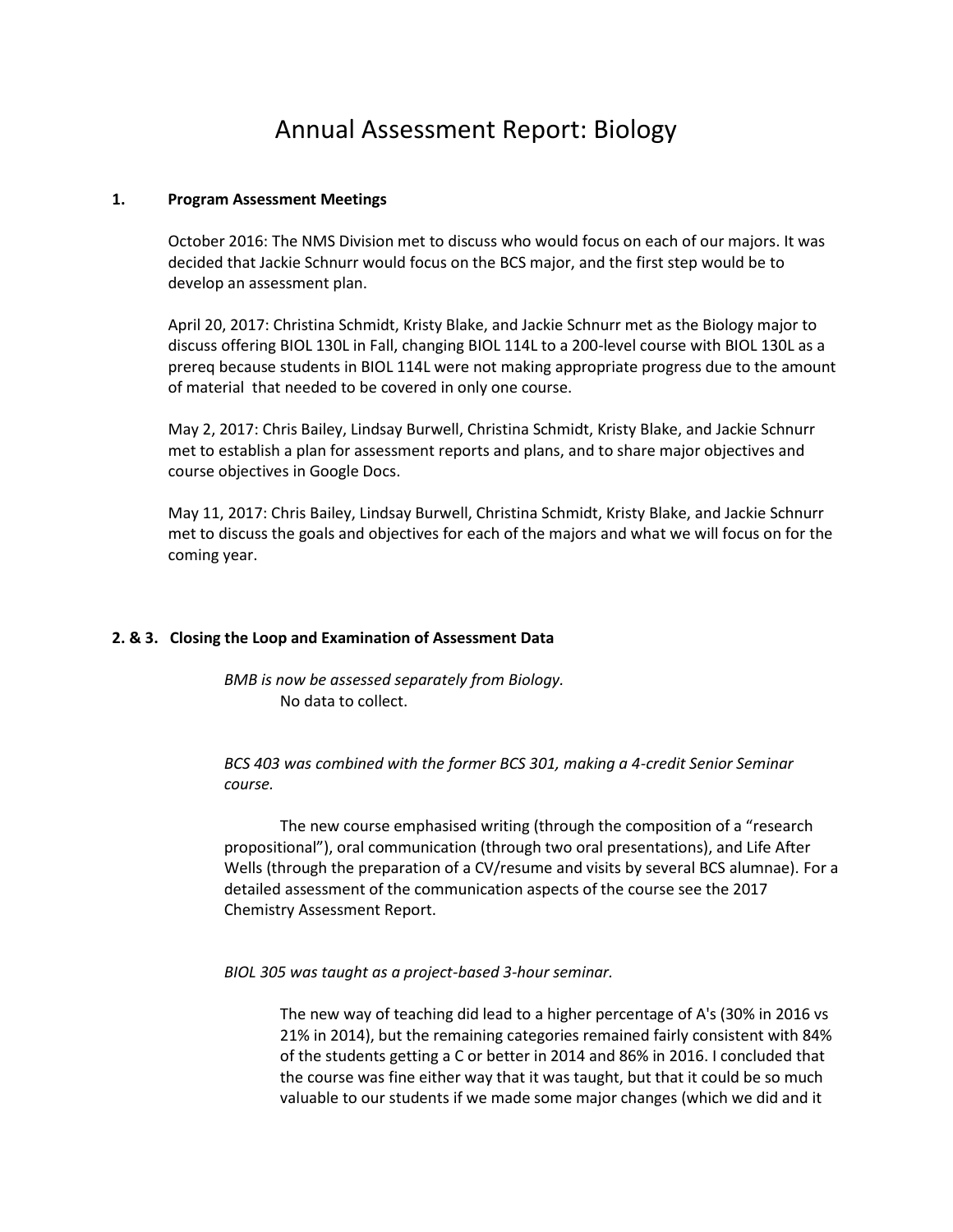will be changing to Terrestrial Field Biology in the future).

*BIOL 312L was taught with the lab section in the same format as 363, where students*  will each have a research-based project. Students learned a new method of genome *editing called CRISPR and the ethical implications of genome editing was discussed.* 

The research based aspect of this project turned out extremely well. The students responded very positively to be a part of a larger research collaboration with the Boyce Thompson Institute at Cornell. Michelle Cilia from the Boyce Thompson Institute gave a guest lecturer on her work and how the student's lab projects connected to her research lab. The questions students asked at the end of her talk prompted an interesting and interactive discussion-75% of students asked questions at the end of her talk.

Students engaged and connected with the project in a stronger way than "regular" course labs. This was mentioned multiple times in person and in course evaluations. 100% of the students fully participated in the research lab, attending each day. 100% passed on short lab question assignments. 100% passed on an exam given at the end of the lab project.

Students explored the ethical aspects of CRIPSR gene editing through discussion, where ~80% of the students participated fully. 100% of students thoughtfully discussed the ethical implications short answer on the exam.

### *BIOL 330L included a field trip to the cadaver lab at New York Chiropractic College.*

There was consistently positive feedback from this activity. All students participated and succeeded (100% passing of organ identification activity) at the activities associated with the field trip . This will continue to be a component of BIOL 330L.

### **4. Program changes for the upcoming year:**

Change BIOL 114L to a 2xx course with a prerequisite of BIOL 130L in order to enhance student preparedness and consequent success in the course. Note: this change will be implemented Fall 2018.

#### **5. Action plan for the upcoming year:**

Assessment of how courses in the major are achieving Goal 3 of the major:

Students will communicate scientific work in a clear, coherent manner in both written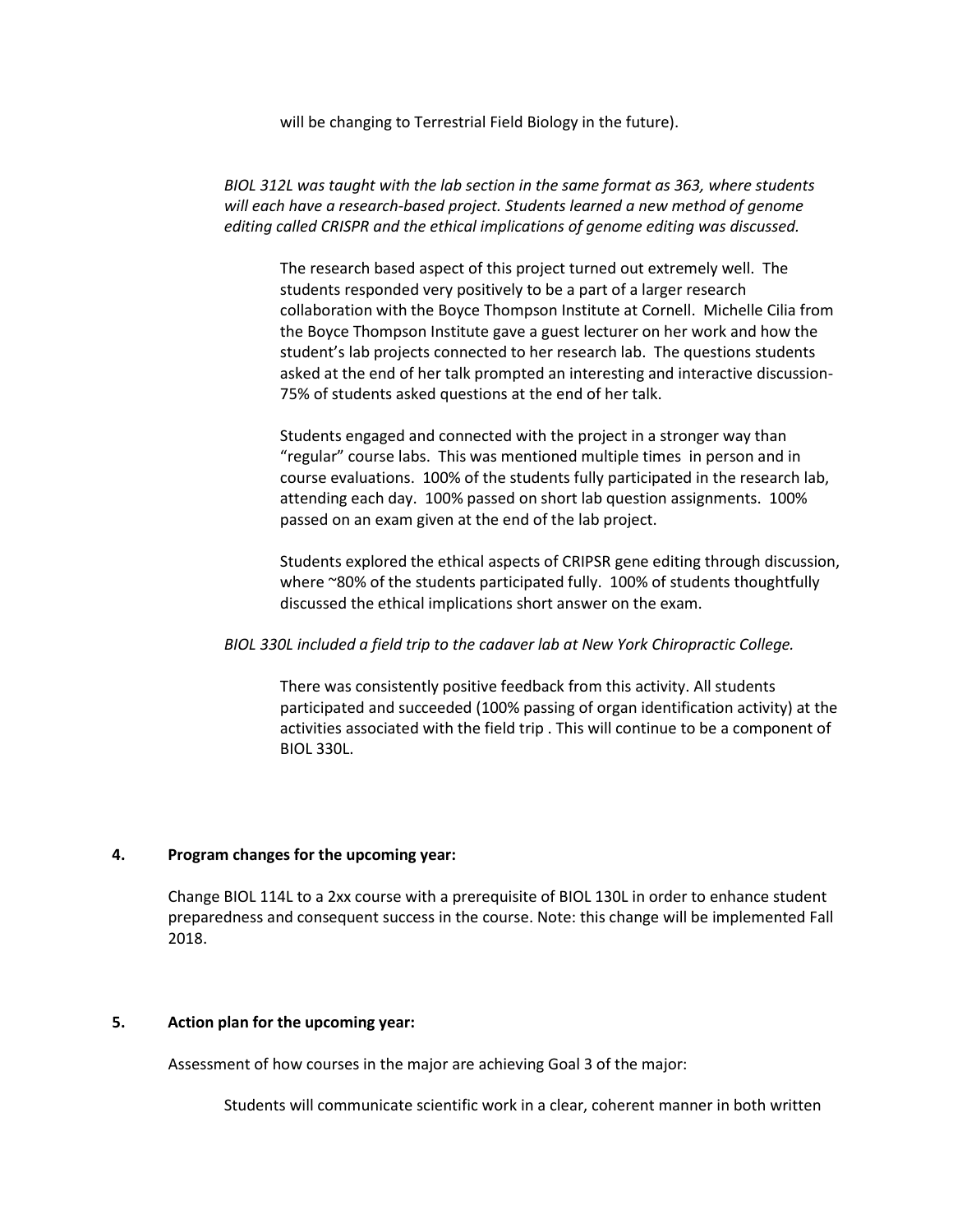and oral form.

Objective 3.1: Students demonstrate effective written communication. Learning Outcomes: Students use, evaluate, and appropriately cite the scientific literature to communicate the results of scientific investigations in papers and posters.

Specific course assessments:

BIOL 119L: Hemlock and pill bug lab reports (see assignments and rubrics below)

BIOL 130L: Photosynthesis lab report (see assignment and rubric below)

BIOL 304L: Species paper (see assignment and rubric below)

BIOL 363: Manuscript of their research (see assignment and rubric below)

BCS 403: Propositional (see assignment and rubric below)

Objective 3.2: Students demonstrate effective oral communication. Learning Outcomes: Students orally present the results of their scientific studies to their peers and the public.

Specific course assessments:

BIOL 119L: Hemlock oral presentation (see assignment and rubric below)

BIOL 114L: History of Anatomy and Physiology presentation (see assignment and rubric below)

BIOL 130L: Great Phylum Collection (see assignment and rubric below)

BIOL 304L: Species presentation (see assignment and rubric below)

BIOL 363: Poster presentation (see assignment and rubric below)

BCS 403: Propositional (see assignment and rubric below)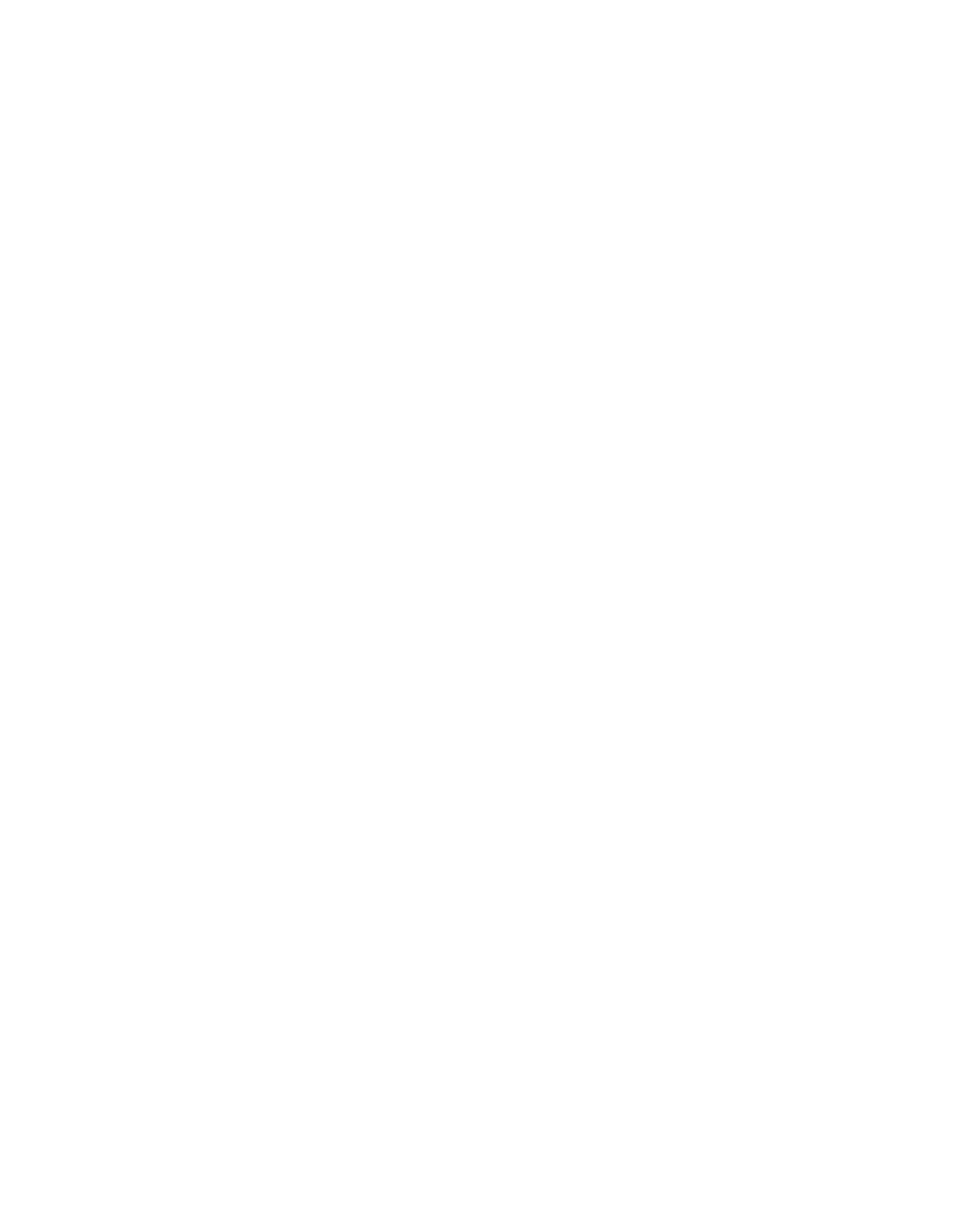# **BIOL 119L**

# **Estimation of Abundance in Mobile Animal Populations**

**Mark-Release-Recapture Methods**

## **Introduction**

Estimating abundance of organisms is a fundamental problem in ecology. It is rarely possible to conduct a complete **census** of a population, even of sedentary organisms: The large numbers involved often make such complete counts too time consuming; furthermore, it is often difficult to determine the spatial extent of the population so that all individuals can be counted. One solution is to estimate the **density** (i.e., number of individuals per unit area) of the population by counting the number in each of a sample of small plots, sometimes called **quadrats.** If the extent of the habitat is known, the total number of individuals in the population can then be determined by multiplying the area of the population by its density.

Mobile organisms, such as most animals, may move from plot to plot too rapidly to allow such counting. Moreover, some animals may behave in ways that make them impossible to count: They may be nocturnal or fossorial (burrowing), so that they can't always be seen to be counted. Quadrat or similar methods don't work with such organisms, and one must employ other models of estimation. **Mark-release-recapture methods** are among the most useful for conducting estimates of abundance of populations of mobile organisms. The simplest mark-recapture method is based on what is called the **Lincoln-Petersen Index,** which requires a single episode of marking and releasing animals and a single, later episode of resampling and looking for animals that were previously marked.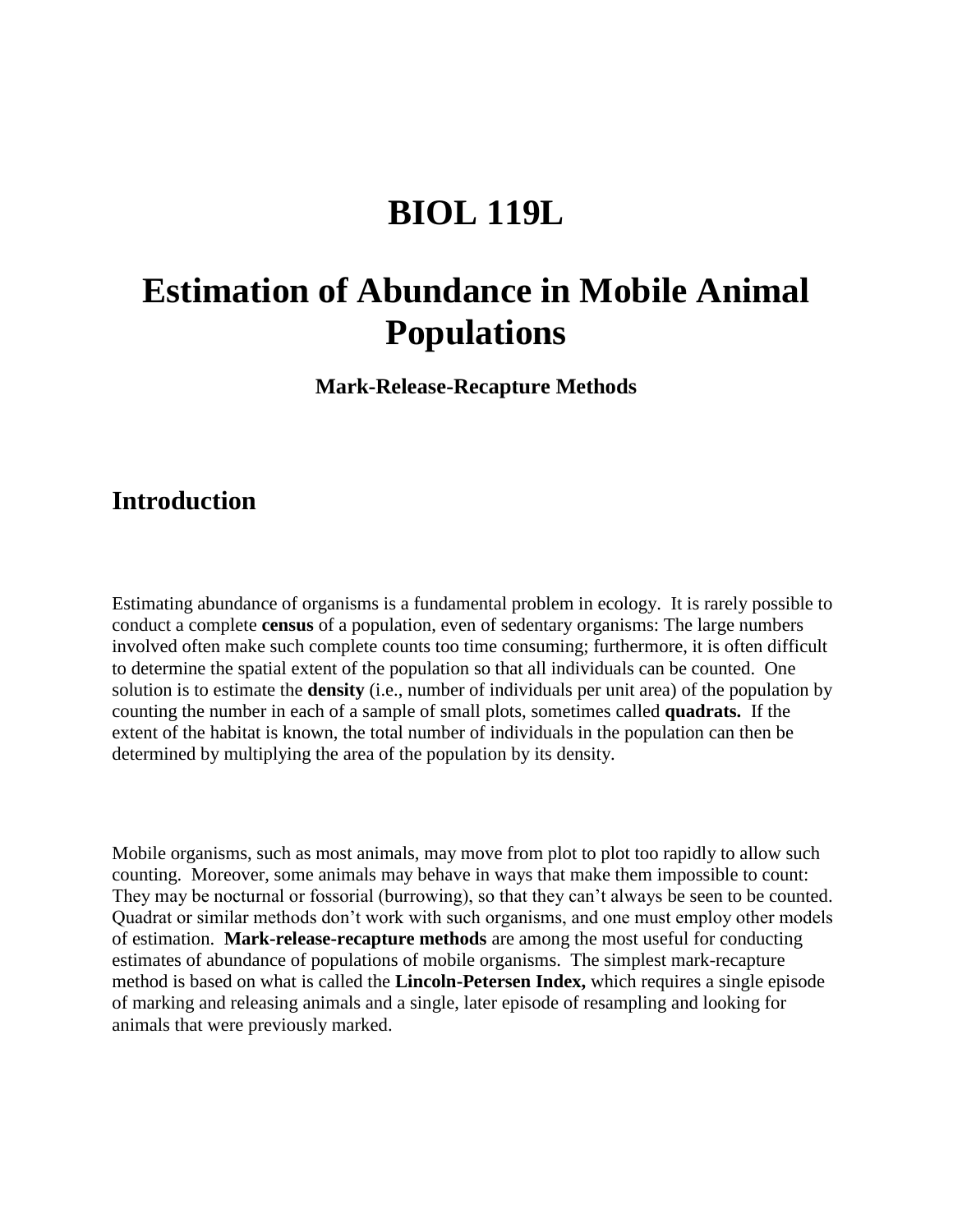Note that both quadrat methods and mark-release-recapture methods give what are called **absolute estimates**, that is, they provide one with a numerical estimate of the size or density of the population (e.g., "there are 247 humpback whales in Baker Sound.") A **relative estimate** allows one to estimate the number of organisms present relative to those present at some other time or place, but doesn't estimate how many are present in either case (e.g., "The density of locusts in our test area is 10 times greater this year than it was last year."). One may achieve such relative estimates by **catch-per-unit-effort methods.** For example, if a group of ecologists spend 5 person-hours in a field netting butterflies and catch 50 butterflies, they have caught them, on average, at a rate of 10 butterflies per person-hour. They have no idea of the total number of butterflies in the population. If, however, the ecologists return to the same site on another day, and net in the same way for, say, 2 hours and catch 40 butterflies, or 20 per personhour, the ecologists may estimate that the butterflies are twice as abundant on the second day as they were on the first.

It's important to remember that the accuracy of each of these methods depends on its underlying assumptions being met. (Think through what some of the assumptions of quadrat sampling, mark-release-recapture and catch-per-unit-effort methods are.)

## **Procedure**

### **Mark-Release-Recapture-Estimate**

On one occasion, we will capture a sample of organisms of each of two populations we wish to estimate. We will mark each animal we capture with an indelible, but harmless mark, and release it back into the population, keeping careful track of how many were marked. It is important that the animals be treated as gently as possible and that they be given enough time to mix with the population as a whole before the second sampling is conducted.

On a second occasion, probably the next week, we will capture another sample in the same localities. We will count the number of animals in this second sample and note how many of them bear the marks that we applied to the animals captured on the first occasion.

We now have 3 data or pieces of information for each population.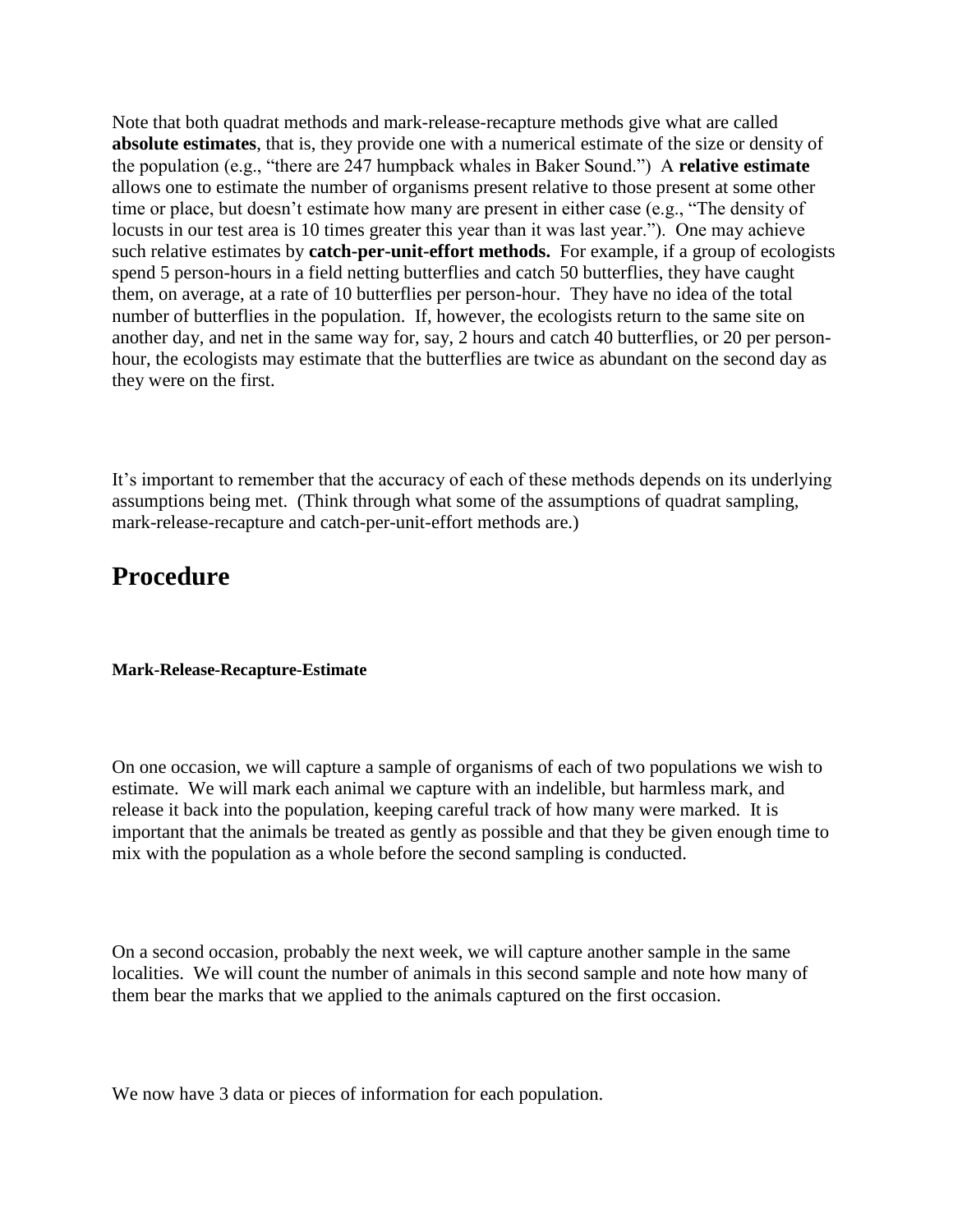$M$  = number of animals marked on the first occasion

 $C =$  number of animals caught on the second occasion

and  $\mathbf{R}$  = number of animals in that second sample found to be marked.

What we want to know is

 $N =$  the number of animals in the population.

To help you understand the method, answer the following questions:

In terms of the symbols above, what proportion of the whole population did we mark?

What proportion of the sample of the second occasion was found to be marked?

Note that, if the sample of the second occasion was taken **randomly** with respect to whether an animal is marked or not, the proportion of marked animals in the second sample is equal to the proportion of marked animals in the whole population. This, in fact, is the definition of random sampling.

Write an algebraic expression stating this equality and solve it for **N**, the size of the population and the parameter we wish to estimate.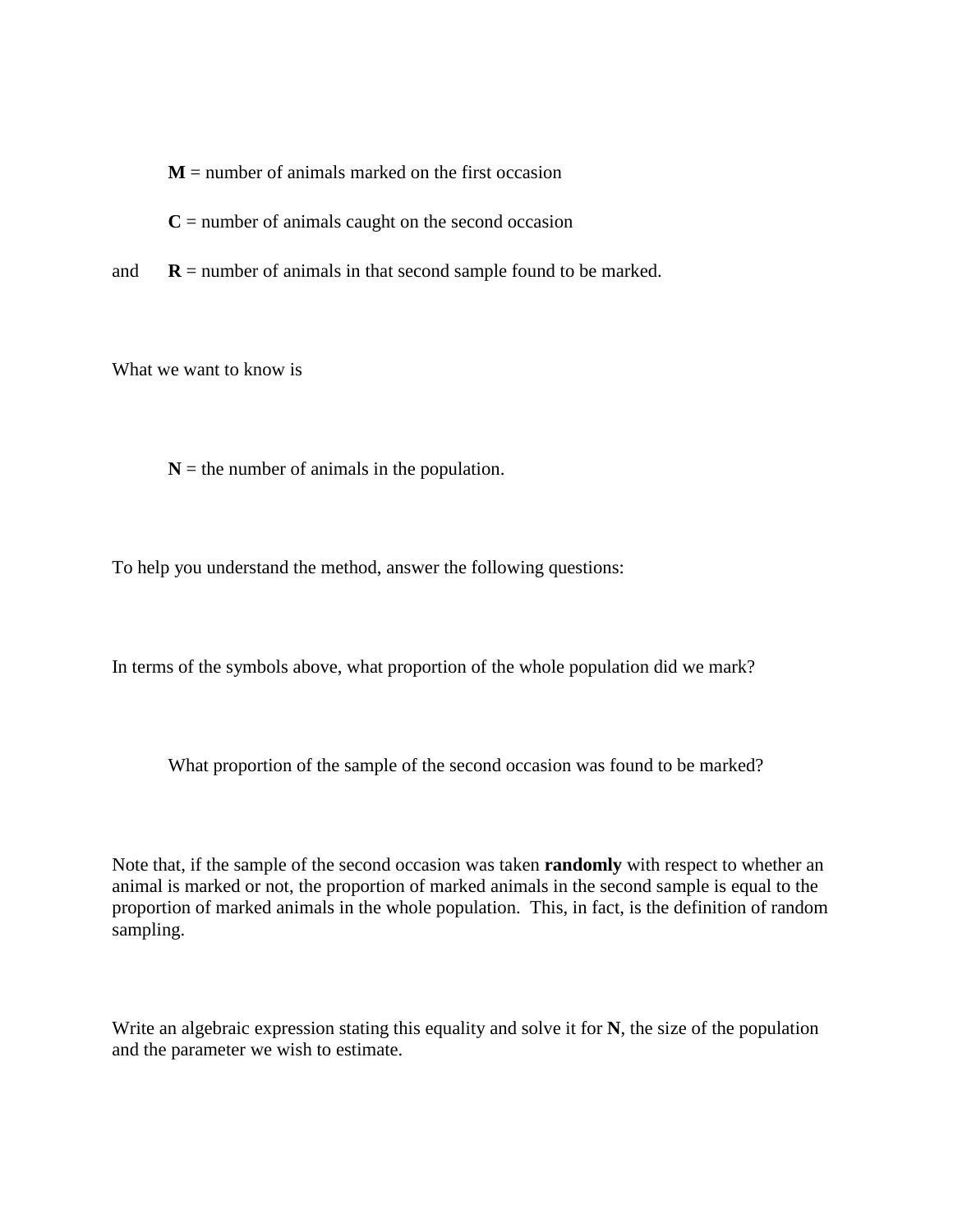For this to be an accurate estimator of the population, certain things have to be true; that is, we have made certain assumptions about the population and the behavior of the animals.

Make a list of as many of these assumptions as you can.

Think about ways in which these assumptions may not hold for the populations we're studying.

What are the violations of the assumptions likely to do to the magnitude of our estimate of **N**?

For statistical reasons we need not consider here, we'll use what is called an "unbiased" estimator. It should be similar, but not identical to, the equation you wrote above:

$$
N = \underline{M(C+1)}
$$
  
(R+1)

Like all other measurements made in science, our absolute estimates of population size have a limited degree of precision. The level of precision in our estimate can be expressed by applying **confidence intervals** to them. What a confidence limit tells us is, although it is unlikely that a population is exactly what we estimate it to be, we can say with a given level of confidence often 95%— that the true population lies between an upper and a lower limit.

In our study, the level of confidence depends on the proportion of the second sample that we found to be marked, or R/C. The higher this proportion, the narrower our confidence interval can be.

Pollack et al. (Pollack, K. H., J. D. Nichols, C. Brown and J. E. Hines. 1990. Statistical inference for capture-recapture experiments. Wildlife Monographs No. 107:1-97.) suggest a method for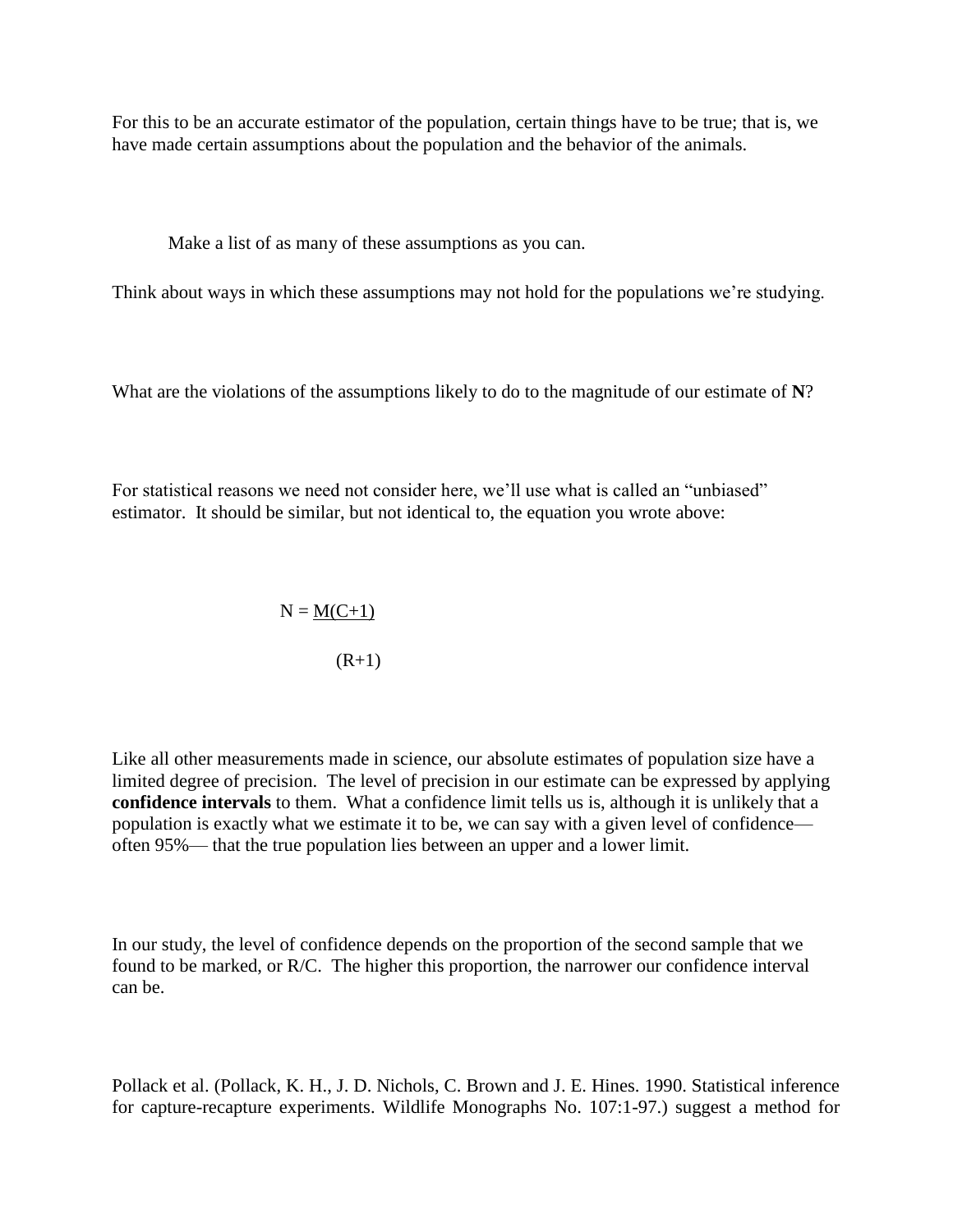estimating confidence intervals for mark-recapture experiments. They begin by calculating a variance for the estimate:

The 95% confidence limits on our estimate of the population can be calculated as

We will calculate a population estimate for the populations we're studying and attach appropriate upper and lower 95% confidence limits around them. On both sampling occasions, we will also keep track of the "sampling effort", i.e., how many "person-hours we spend sampling or how many "trap-hours" the animals were exposed to. We therefore have two opportunities to estimate the **relative density** of each population. These relative estimators should agree with our absolute estimators.

## **Reporting Results**

Write a standard Ecology format (see attached page) research report describing our study. In your discussion, focus on a well-reasoned analysis of the reliability of our study. Is the estimate of population size that we obtain a reasonable one? How likely does it seem that the assumptions you made about the populations were valid? Which of the assumptions underlying the methods were likely to hold and which were not? Did any informal observations you made on the behavior of the animals bear on the reliability of the estimates of population's size? For example, was there evidence that animals were joining or leaving the population between our sampling occasions? How about the effects of our handling of the animals? How might these considerations affect the magnitude of our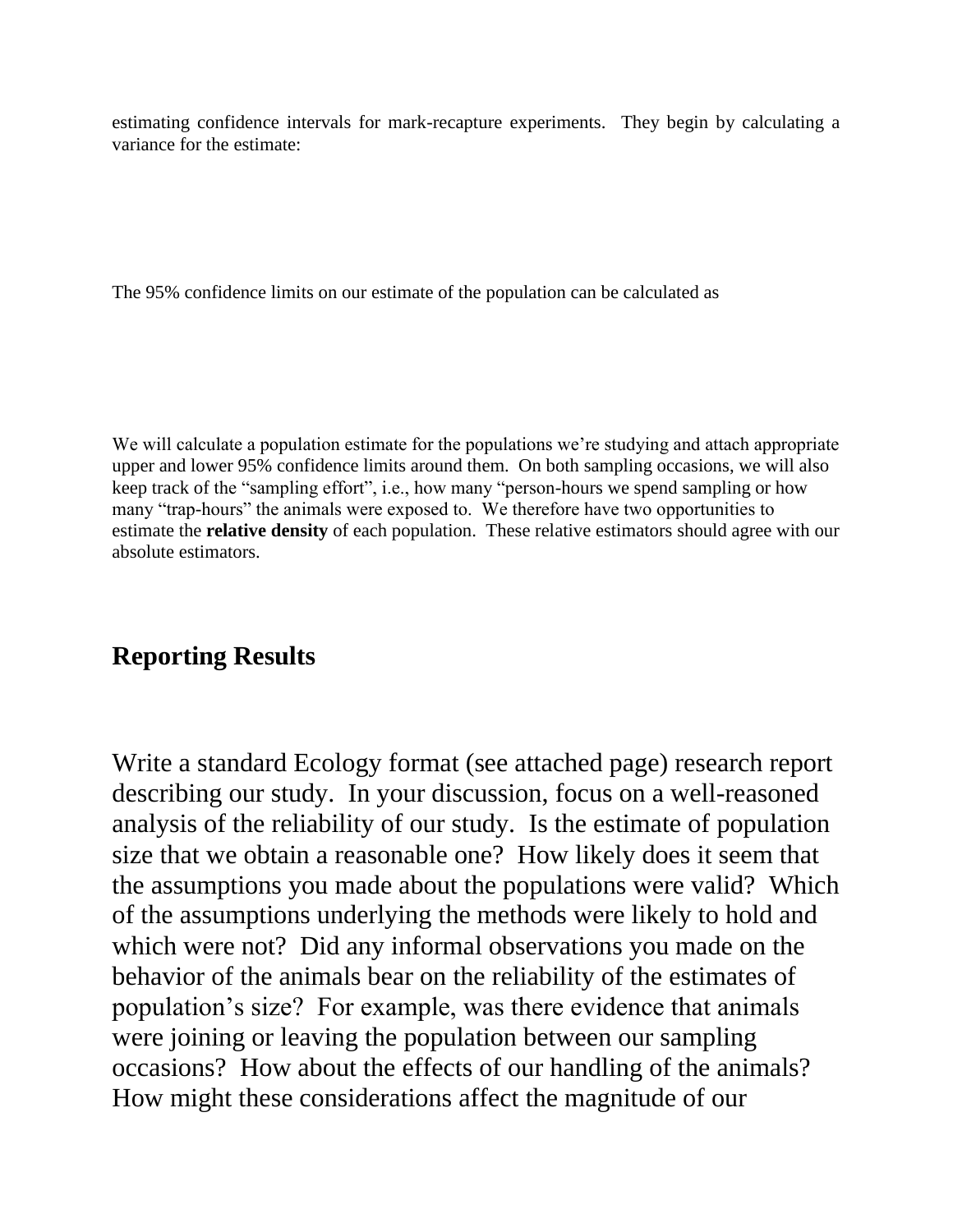estimates? What effects, if any, would they have on our confidence intervals? Are the relative estimates consistent with the absolute estimate, that is, does the population with the largest absolute estimate also have the largest relative estimate? Speculate on what may have caused discrepancies that exist.

## **References**

Krebs, C. J. 1999. Ecological Methodology, 2nd Ed. Addison-Welsley, Menlo Park, CA

To do a lab write up you will basically write up a scientific paper:

- 1. **Title.** What is the name of your project?
- 2. **Abstract:** This is an overview of what you did including the hypothesis, the methods, the results and the conclusion. Think of it as the "cliff notes" of your lab report – it allows people to decide if they want to read your whole paper or not.
- 3. **Introduction:** This will be a very comprehensive overview of the "problem". What have others found? (Thus, **you should cite other studies in the intro**. In scientific writing, we use the in-text-citing format of (Author year)). How do their results relate to each other? Is there something lacking in what others have done that you needed to research? That should be your question. You will have outlined the problem so well that when you finally get to the question you are asking it will make logical sense to your reader. Also include any expectations about what you thought would happen – your hypothesized answer to the question. If you include this here, in the discussion you can talk about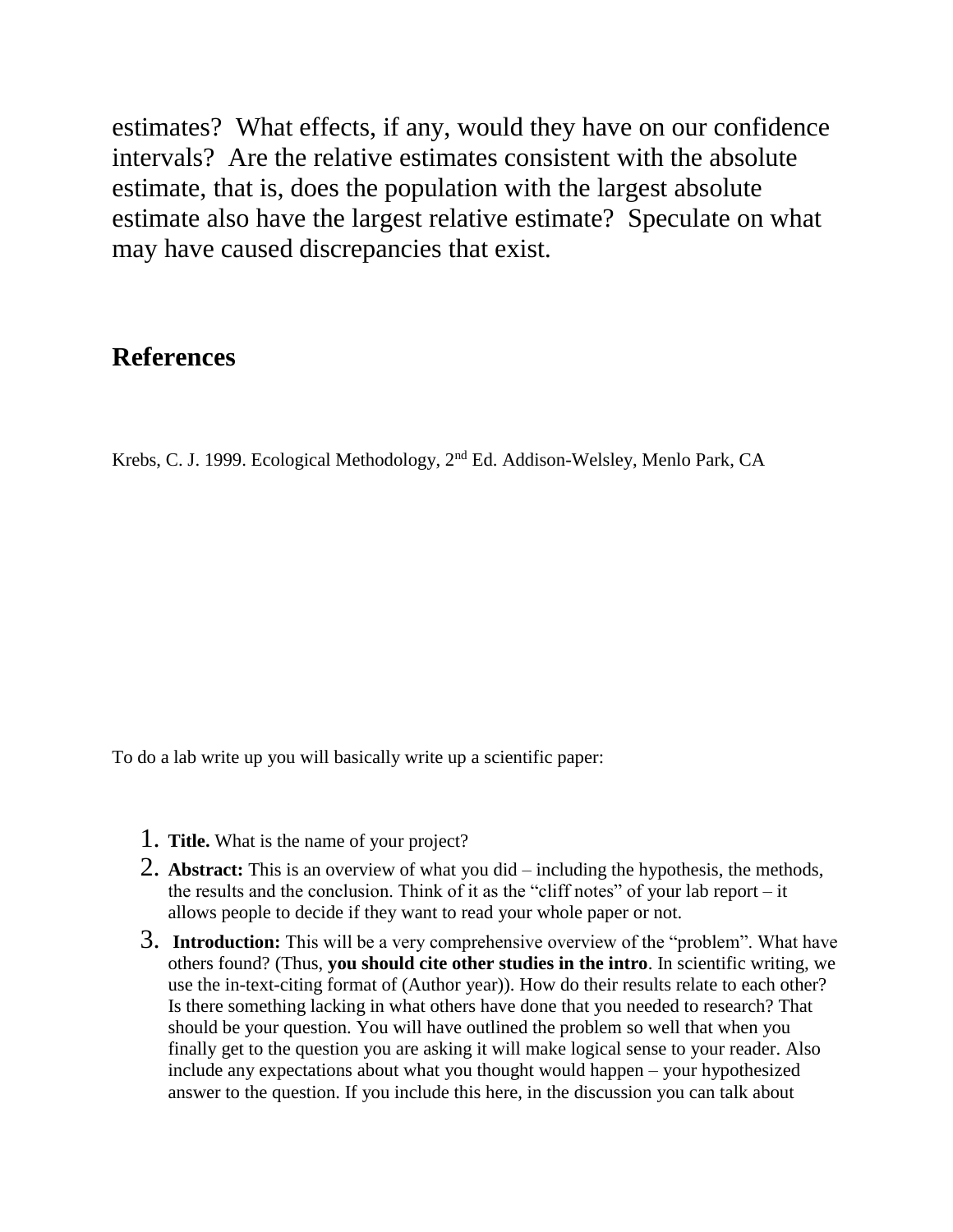whether your prediction was upheld!

- 4. **Methods:** What exact methods did you use? Make sure that you write this section in the past tense. Include everything that you did - in the field, in the lab, and on the computer-INCLUDING THE EQUATIONS YOU USED WITHOUT NUMBERS. Although it may seem strange, statistical analyses are actually only methods that you used to determine if your hypothesis was supported or not. You don't need to include results here, just say, "I performed a t-test to determine if there was a significant difference between…"
- 5. **Results:** Here is where you present what you found. HERE IS WHERE YOU GIVE THE NUMBERS. Include a graph of the data, if necessary (average together multiple trials, and include error bars so your reader can see how variable the data were). **Don't include raw data** – and that includes t-test results from excel! Refer to the figures in the text when you explain what they mean: "There was a significant difference among my treatments ( $P<0.05$ ); the flowers were on the south side of the gorge (Fig. 1)." That way you tell the reader what is important for them to know – and you point them to the data to see it for themselves. Be very explicit when you discuss what you found – but don't include any conclusions here. At first that seems pretty tricky, but the results are usually fairly dry – "just the facts, ma'am."
- 6. **Discussion:** In this section you wrap up the whole project. What did you find? What do your results mean? How do they relate to what others have found? Was your hypothesis supported? Why or why not? Again, since you are referring to what others have found you should have citations in the discussion.
- 7. **Literature Cited:** This is where you put all those citations you used in the introduction and discussion. In the sciences, we use the format:

Author Last Name, First Initial. Year. Title. Journal name. Volume:Pages.

Rubric for the Pill bug lab reports

Title: /2

Abstract:

Briefly includes a sentence from each paper section /5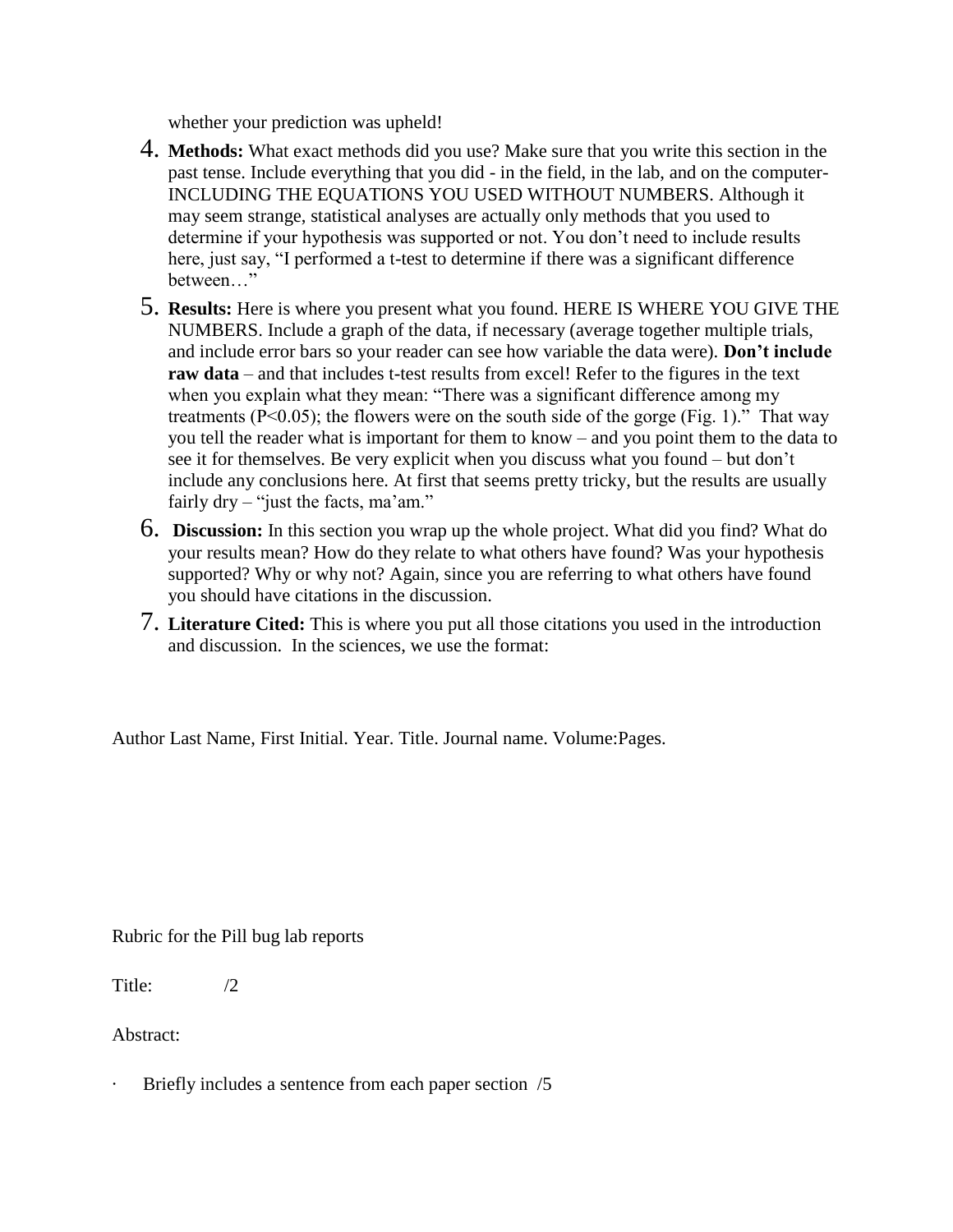### Introduction:

| Introduces organism and sets up study |    |  |
|---------------------------------------|----|--|
| Uses citations                        | /5 |  |
|                                       |    |  |

## Methods:

| Explains in enough detail to repeat project | /5 |
|---------------------------------------------|----|
| Statistics used and explained               |    |
| Results:                                    |    |

· Explained in the text /3

## Discussion:

|   | Brought back to organism           | 72  |
|---|------------------------------------|-----|
| ٠ | Used literature to explain results | /5  |
| ٠ | Remained positive                  | /3  |
|   | Literature Cited:                  |     |
|   | Format                             | 12. |
|   |                                    |     |
|   | Overall Droigat                    |     |

### Overall Project:

· Was it understandable? /4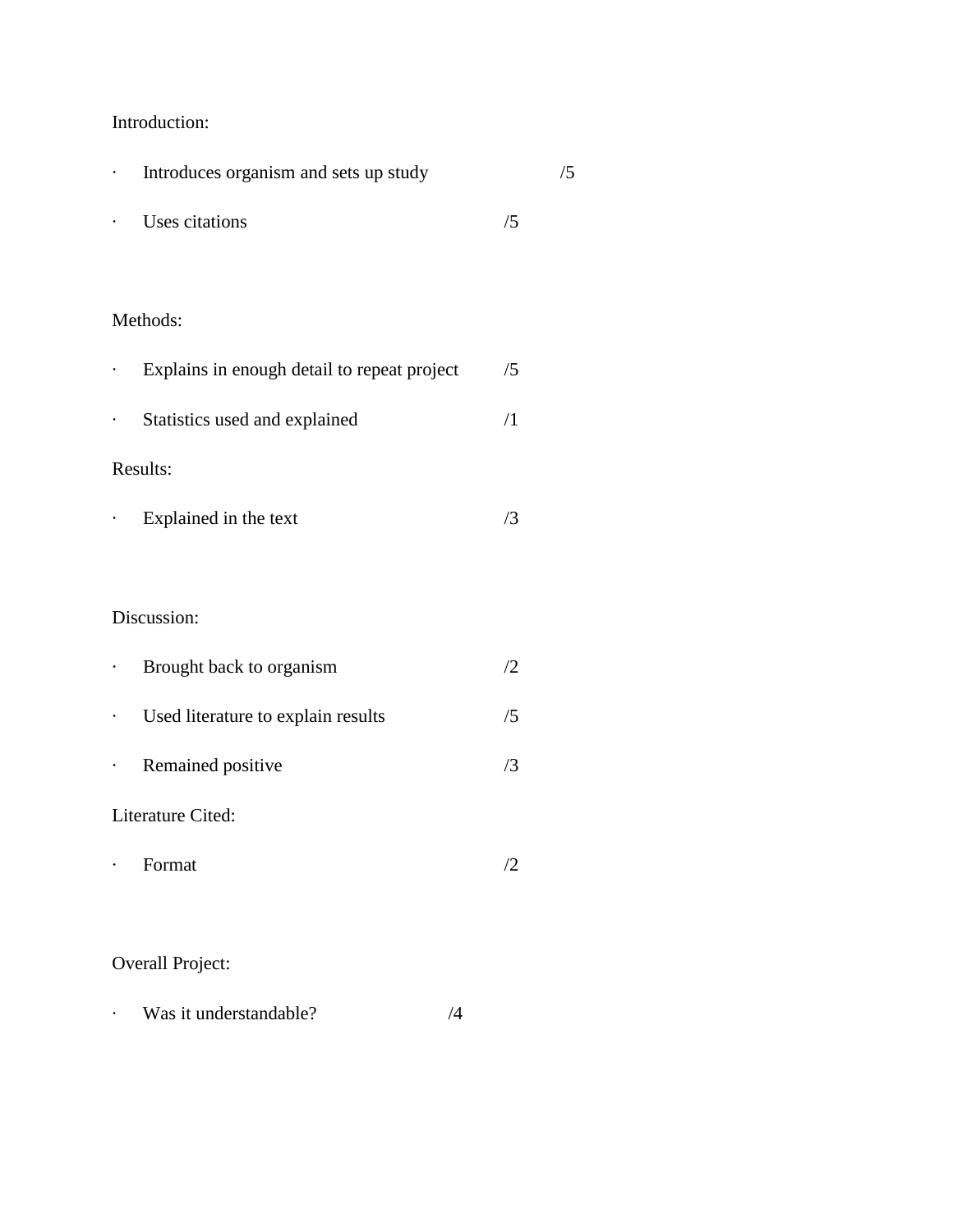TOTAL: /40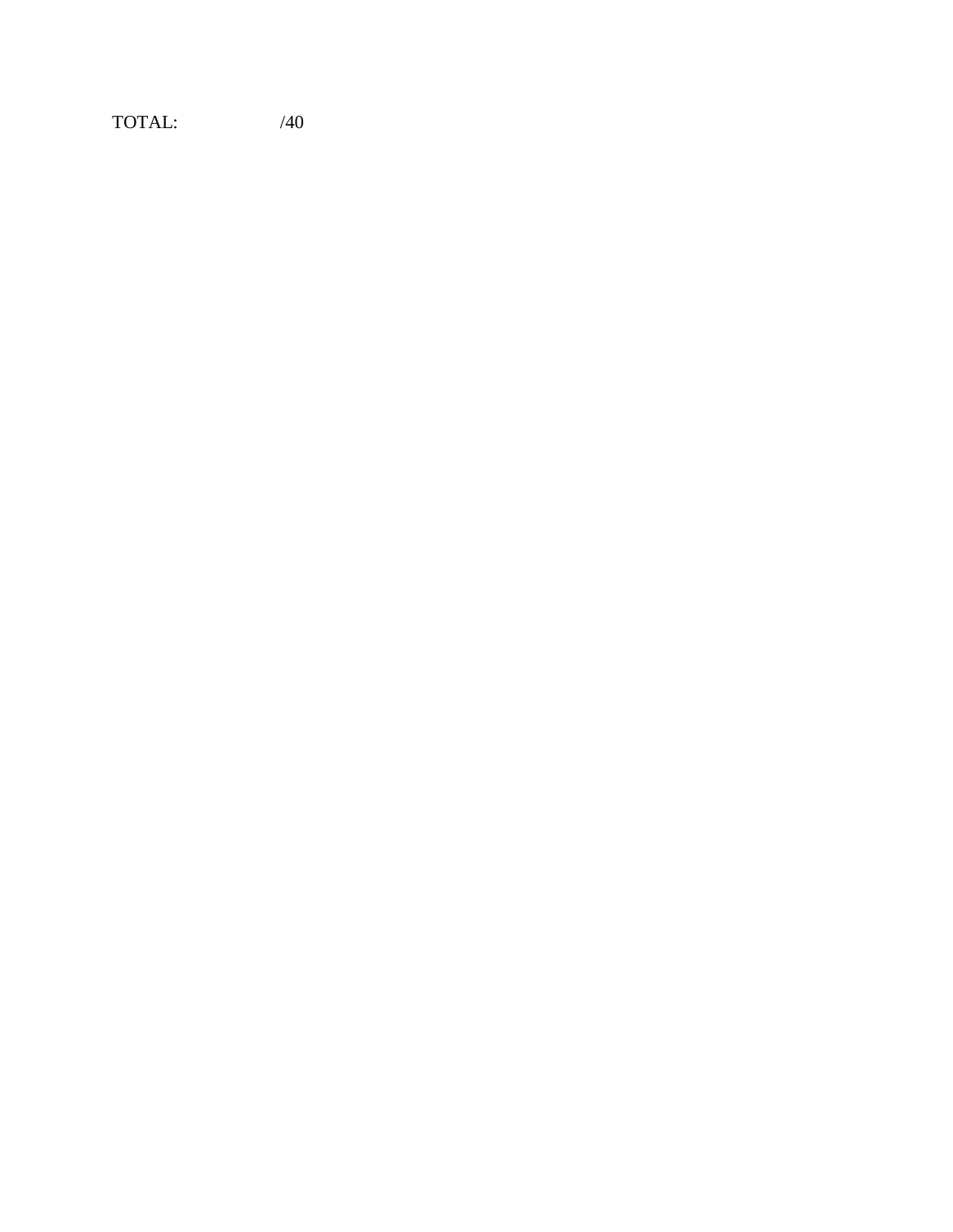BIOL 119L Fall 2016

# Effects of Eastern Hemlock (*Tsuga canadensis*) on the establishment of interspecific seedlings

INTRODUCTION

# **Background**

Some years ago, ecologists noticed that fewer seedlings and saplings of broadleaved woody species seemed to grow beneath the canopies of Eastern Hemlock trees than beneath the canopies of other species. Since that time, a number of projects have confirmed this pattern, but none have been successful in determining the mechanism by which Eastern Hemlocks inhibit the other species.

# **Procedure**

During this week in lab, we will conduct a brief orientation walk on campus, during which you will observe the spatial distributions of seedlings and saplings relative to Eastern Hemlock trees. We will then collect data to address the question: "Are the densities of seedlings and saplings of woody broadleaved plants lower beneath the canopies of Eastern Hemlock (*Tsuga canadensis*) than beneath those of broadleaved trees?"

To address this question, each group of 3-4 students will sample seedlings and saplings beneath 5 Hemlock and 5 Sugar Maple canopies. So that the physical conditions and seed rain will be as similar as possible between the two canopy types, you should choose your Hemlocks at random, but choose your Maples such than they are the nearest canopy-level ones to each of the 3 Hemlocks. We will identify and count the seedlings and saplings within a 1 x 1 meter quadrat to the southwest of the trunk of each of the trees sampled. There's nothing special about that location, of course. In fact, that's the point: by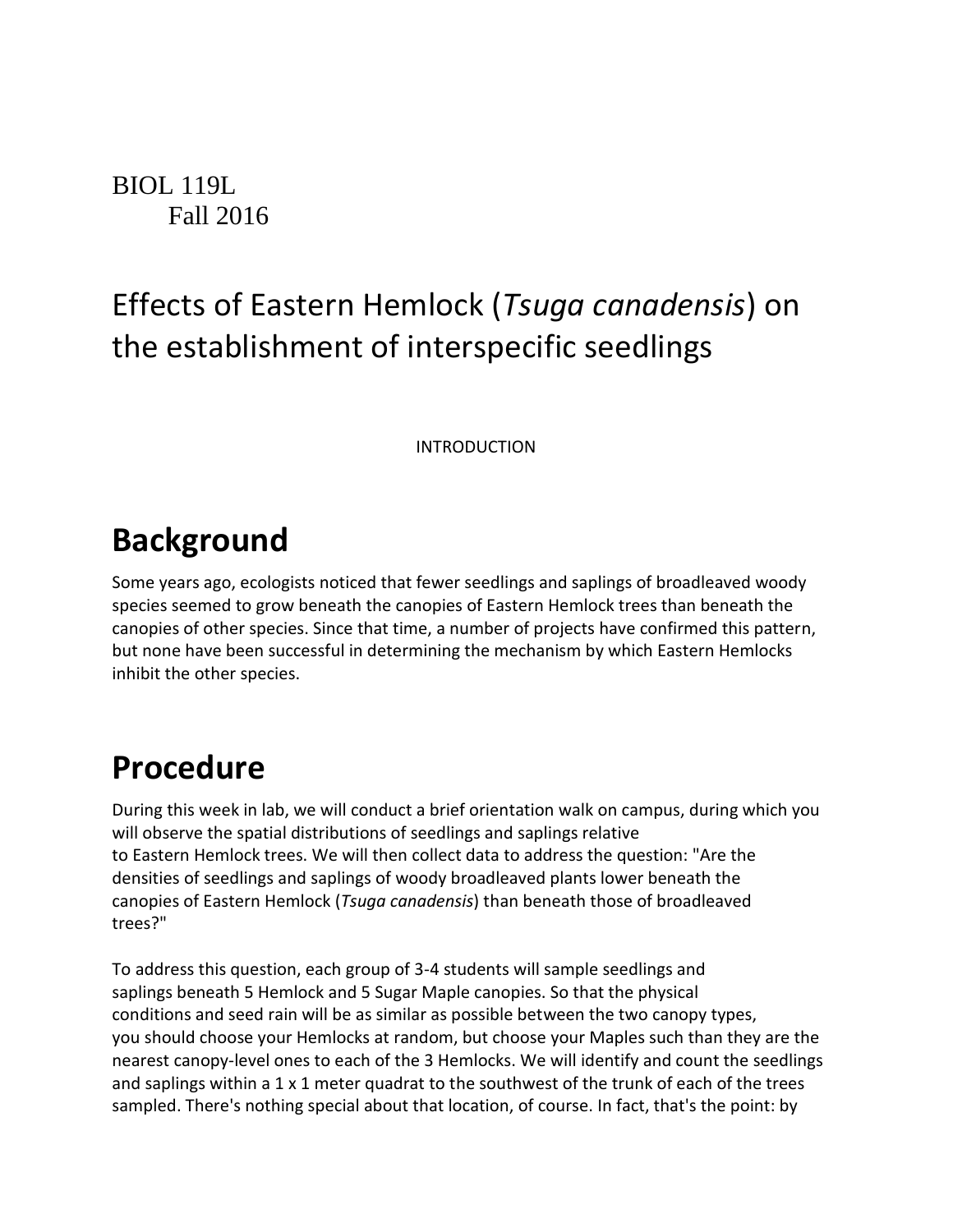choosing the site to sample before we even look at the trees, we reduce the possibility of biasing our results by choosing sample sites on the basis of their seedling density. Within each quadrat, count the total number of seedlings/saplings of woody plants (beech, maple, hemlock, oak, shrubs, etc.) separately. Don't count herbaceous plants like grasses, forbs, mosses, etc.

Use the data collected by all groups in your lab section to test the null hypothesis that the mean density of woody seedlings and saplings does not differ between Hemlocks and Sugar Maples. The alternative hypothesis in this case is directional: mean density of seedlings and saplings is higher beneath Hemlocks than beneath Sugar Maples. So you'll need to do a one-tailed t-test.

Assuming that we find a difference in seedling/sapling density beneath hemlocks and maples in the first part, your group should discuss factors that might be responsible for it. After doing so, your group should propose to test two different working hypotheses to explain the difference. You're free (encouraged!) to come up with other hypotheses, of course, but a few that I can suggest include:

\* Light intensity is lower beneath Hemlock canopies, such that germination and/or growth of woody seedlings is inhibited.

\* The canopies of Hemlock trees act as "umbrellas" that shed seeds of broadleaved trees to the side, such that areas beneath Hemlock crowns receive fewer colonists.

\* Hemlocks alter soil pH in such a way that germination or growth of broadleaved plants are inhibited.

\* Hemlocks produce allelochemicals, which either leach from the stems or foliage or are exuded from the roots, and which inhibit either germination or growth, or both.

**Each lab group will formally propose 2 different working hypotheses to investigate**. Each group will work independently of the others, and write a short proposal that:

1) Presents the statistical analysis and conclusion from the first part of the investigation (the analysis discussed above);

2) Poses two hypotheses about the mode of inhibition (e. g., what is it about Hemlock trees that results in lower densities of other plants near them).

3) Briefly describes a series of experiments or other data collection procedures that you will use to test these hypotheses. Here again, be sure that you state explicitly what sorts of data you'll collect and how you'll analyze them, including statistical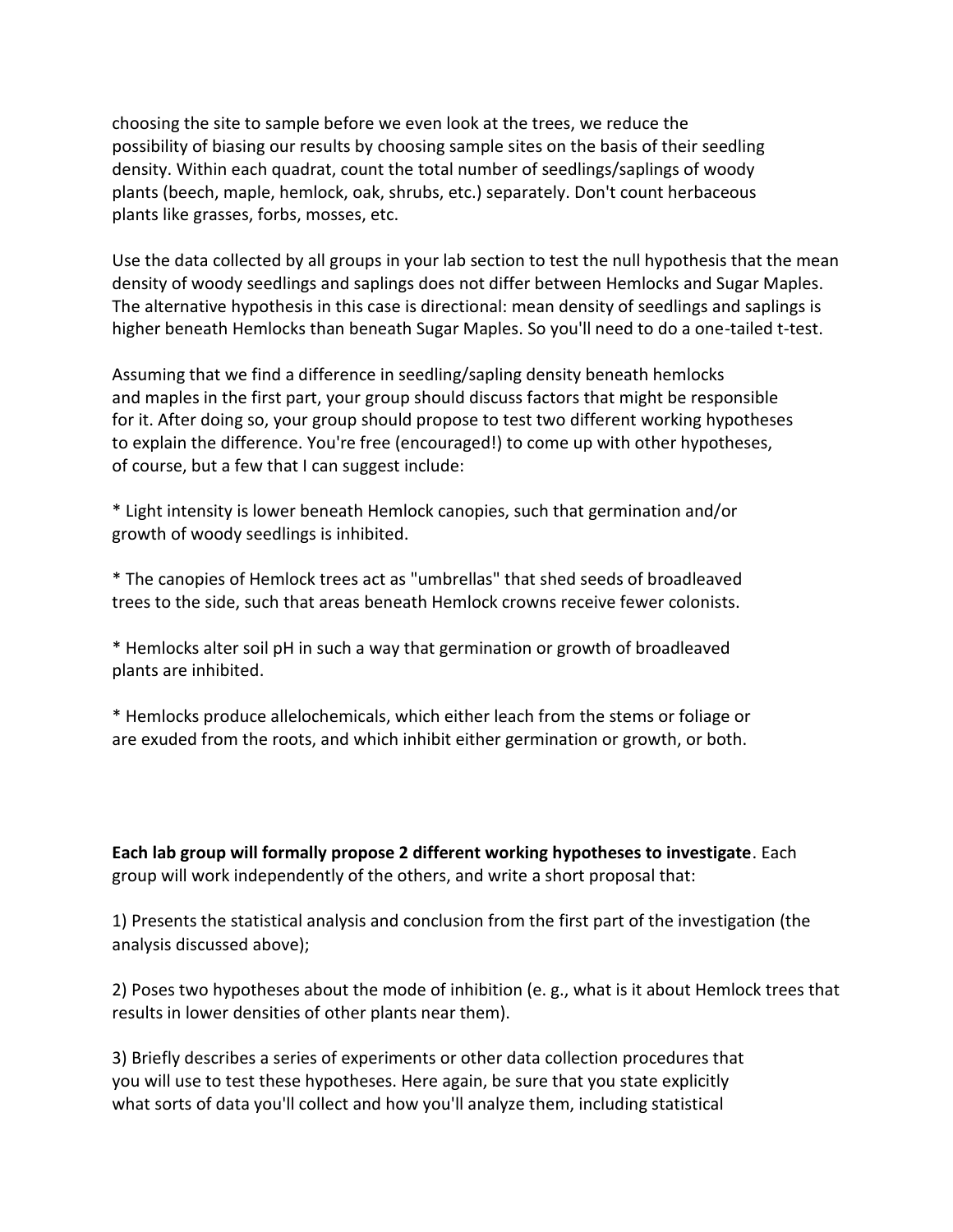tests, etc;

4) Contains a brief list of materials that you will need to do your study. You can use space in the greenhouse, pH meters, PAR ceptometers (which are fancy light meters often used in photosynthesis labs), and just about anything else within reason.

Be aware that we can't realistically subject maple or other tree seeds from the forest to experiments you might think of to assess the effect of different pH's, soil extracts, etc., since this year's seeds won't germinate until next spring. Instead, if you plan a "bioassay," consider using seeds from a widely available and rapid germinating plant (such as sunflower, alfalfa, or lettuce - all of which are often used in these kinds of experiments).

The calendar of events for this study is as follows:

### **Week of…**

**This week:** Collect initial data and enter it into an Excel spreadsheet. I'll email it around. Groups will include statistical analyses of initial data in their proposals.

**Due Oct 12/13:** Proposals due. I'll read through the proposals and make suggestions so you can start collecting data. Although you won't need any literature citations in your proposal, you should probably start looking for them. You will be required to have at least 5 literature citations in this lab report. Use JSTOR, Google Scholar, the library, the list at the end of this handout, etc. I have some available in the lab that you can use also.

**Oct 12/13:** Return to the field to make more measurements, collect soil, etc. You will be responsible for getting your experiments started and keeping them going. Work out a schedule in your group.

**Oct 17**: progress report: you'll need to show me your experiments if they're in the greenhouse, or the data you have collected thus far. You can use this lab to finish data collection and do statistical analyses. I'll help you if you have questions.

**Nov 14**: Group oral presentation of results using PowerPoint (more on this later), and written outline for the presentation (hard copy or electronic copy of the PowerPoint presentation preferred).

**Nov 14**: Final lab report due, in Ecology format and it must include 5 literature citations. Each student is responsible for their own write-up of the lab!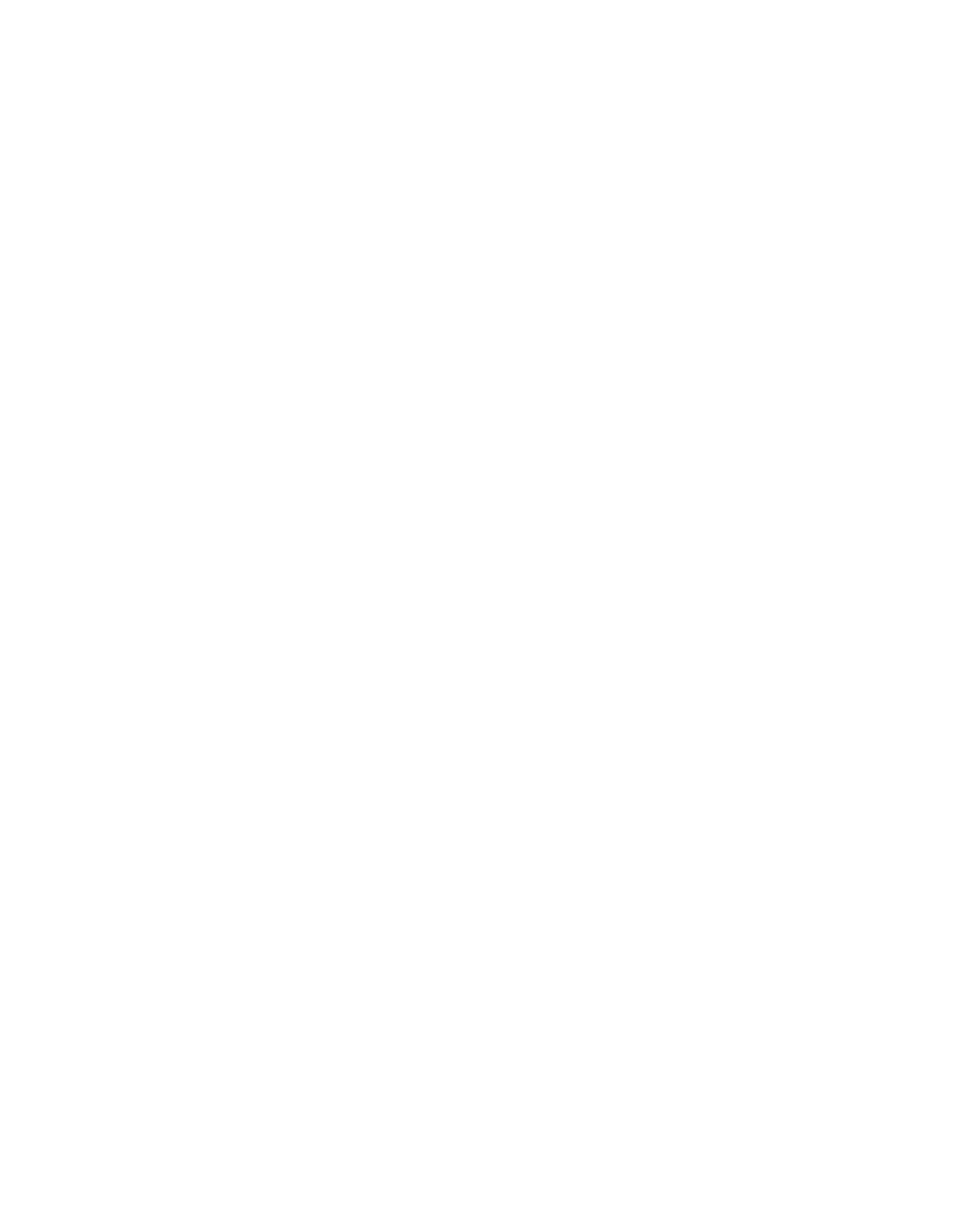| Rubric for the Hemlock lab reports                     |     |
|--------------------------------------------------------|-----|
| Title:<br>$\sqrt{2}$                                   |     |
| Abstract:                                              |     |
| Briefly includes a sentence from each paper section    | /5  |
| Introduction:                                          |     |
| Sets up question using literature                      | /5  |
| Hypotheses and expectations explicit<br>$\blacksquare$ | /5  |
| Methods:                                               |     |
| Explains in enough detail to repeat project            | /5  |
| Statistics used and explained<br>$\blacksquare$        | /1  |
| Results:                                               |     |
| Explained in the text                                  | /3  |
| Graphs present and in correct format<br>$\bullet$ .    | /2  |
| Discussion:                                            |     |
| Brought back to hypotheses                             | /2  |
| Used literature to explain results<br>$\bullet$ .      | /5  |
| Remained positive<br>$\blacksquare$                    | /3  |
| Literature Cited:                                      |     |
| Number of citations                                    | /5  |
| Format                                                 | /2  |
| Overall Project:                                       |     |
| Was it creative and showed scientific understanding?   | /10 |
| TOTAL:<br>/55                                          |     |

# HEMLOCK PROJECT PRESENTATIONS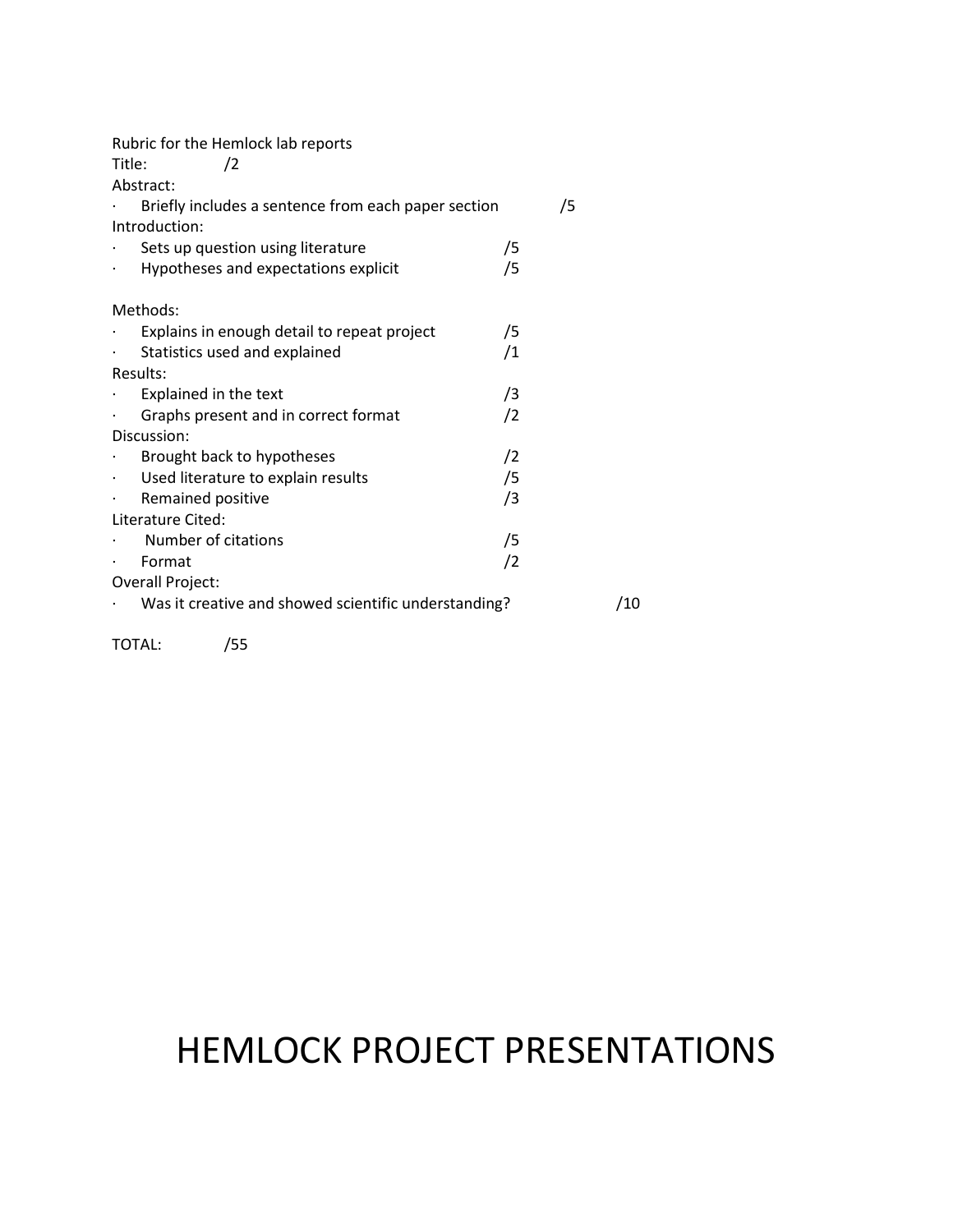Group Members:

(10 pts.) Introduction:

- gave necessary background and told why the study was interesting
- clearly stated hypothesis, goal or question

(5 pts.) Methods:

presented adequate detail on how study was conducted (where, how many samples, how determine where to sample, what was measured etc.)

(10 pts.) Results:

- clearly described major results
- provided visual aids to illustrate results

(25 pts.) Discussion/interpretation:

- described how results related to hypothesis, goal or predictions
- proposed reasonable ecological explanations for patterns
- discussed errors in study *that were likely to influence results*
- discussed the next step, unanswered questions, etc.
- return to context, summary of the study

(25pts.) Delivery:

- able to explain work without excessive pauses
- used appropriate language
- appropriate use of visual materials
- **all group members contributed equally**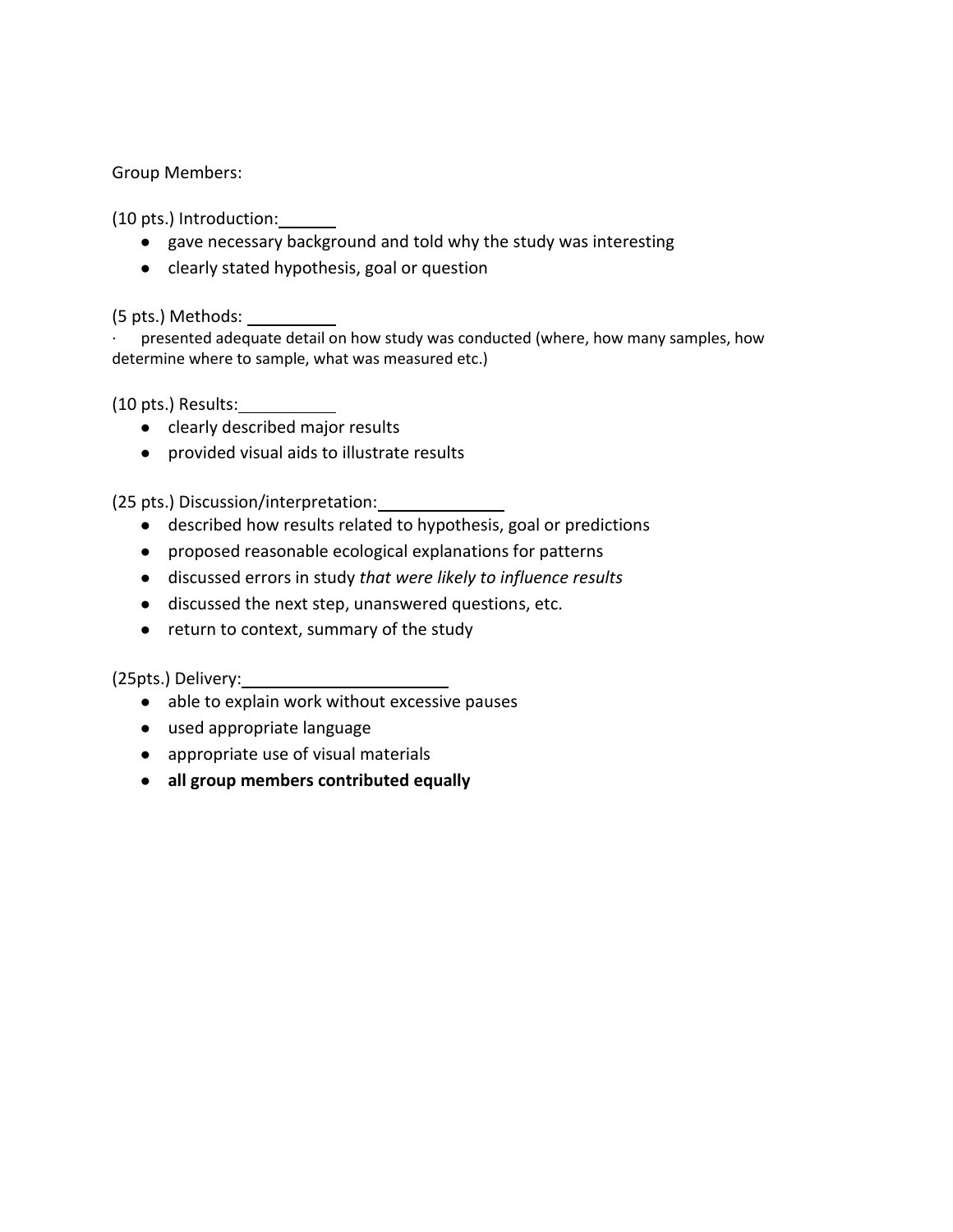### **The History of A&P**

We will begin about 2,500 years ago and work our way up through time to explore how we have come to know the inner workings of the human body. You will do a short presentation on a key contributor to the field, in which you introduce your subject, explain what they are known for and how they did it, and why their accomplishments are important for our current understanding of human anatomy and physiology. Warning: some of these will be quite gruesome! Early A&P was not for the faint of heart (there's a pun in there somewhere…).

Guidelines:

5 minutes long At least 3 slides (PowerPoint or similar format) At least 2 sources (must be cited and/or acknowledged in your presentation) At least 2 images (1 of your person and 1 example of their work)

Content:

Biographical info (Name, birth-death, occupation, nationality) What they are known for (some of these folks are known for a lot of different things, focus on the anatomy and physiology aspect) How they accomplished what they are known for Why are their accomplishments important to A&P? An additional fact about your person that you find interesting

Your presentations will be given **in chronological order** in the last four labs of the semester. There will be approximately 6 presentations during each week. Your presentation will be evaluated using the rubric on the next page.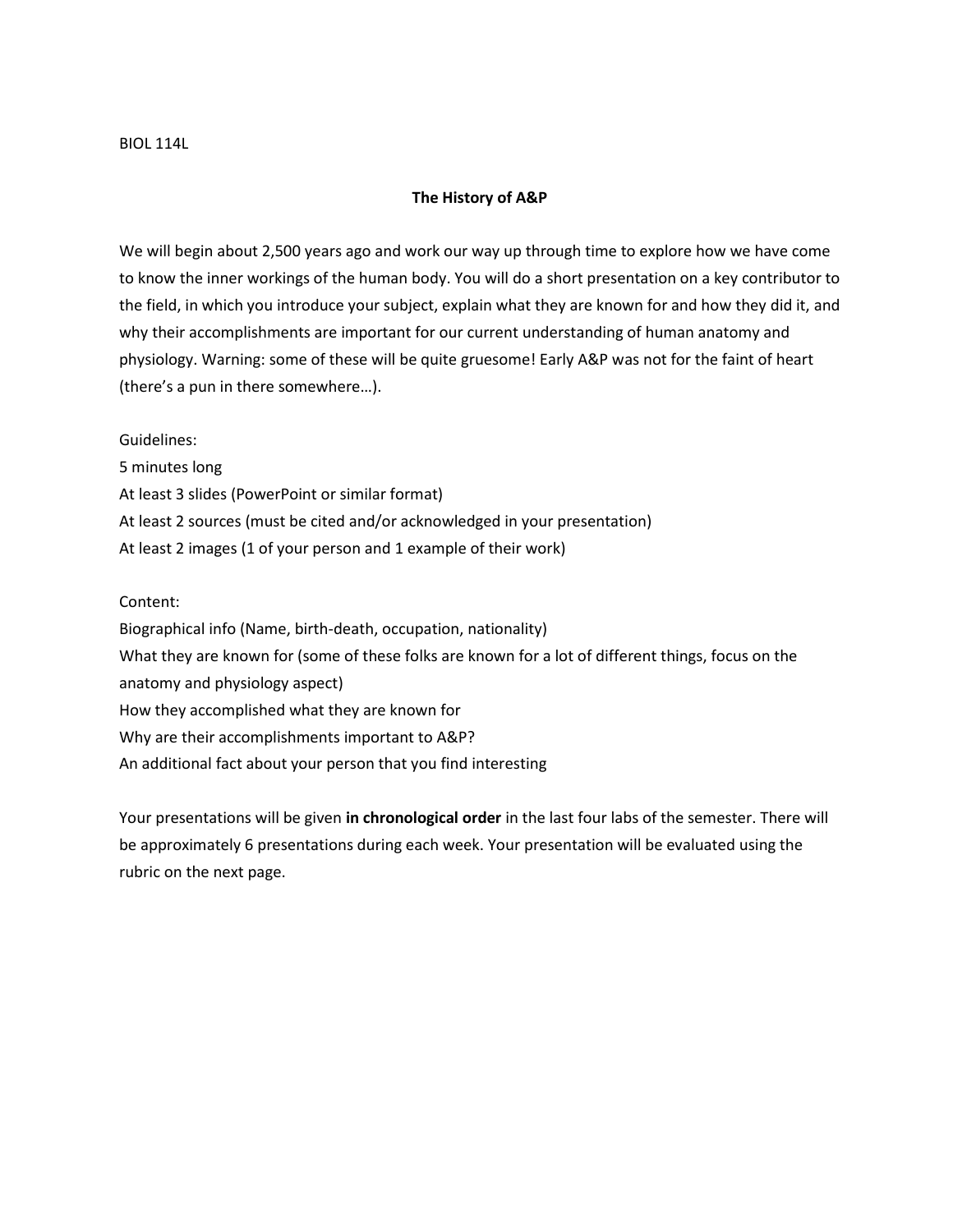## **BIOL 114L Presentation Grading Rubric The History of A&P**

|  | Subject and the contract of the contract of the contract of the contract of the contract of the contract of the                         |  |  |  |  |
|--|-----------------------------------------------------------------------------------------------------------------------------------------|--|--|--|--|
|  | Points are indicated in parentheses.                                                                                                    |  |  |  |  |
|  | (10) Biographical information.                                                                                                          |  |  |  |  |
|  | _________ Name __________ B-D __________ Nationality _________ Occupation<br>(15) 'What they're known for.' Was this clearly explained? |  |  |  |  |
|  | (15) <b>How they did it.'</b> Were their methods described?                                                                             |  |  |  |  |
|  | (15) 'Why it's important.' Was the relationship to A&P clearly established?                                                             |  |  |  |  |
|  | (15) Interesting fact.                                                                                                                  |  |  |  |  |
|  | (10) 2+ images _______ Image of subject ______ Image of their work                                                                      |  |  |  |  |
|  | (10) 2+ sources. Were sources cited/acknowledged?                                                                                       |  |  |  |  |
|  | (5) Organization and clarity of presentation                                                                                            |  |  |  |  |
|  | (5) Did the presentation last for 5 minutes, or was it significantly under/over?                                                        |  |  |  |  |
|  | Time ________________<br>Did the presenter seem prepared?                                                                               |  |  |  |  |
|  | <b>TOTAL</b> (out of 100)                                                                                                               |  |  |  |  |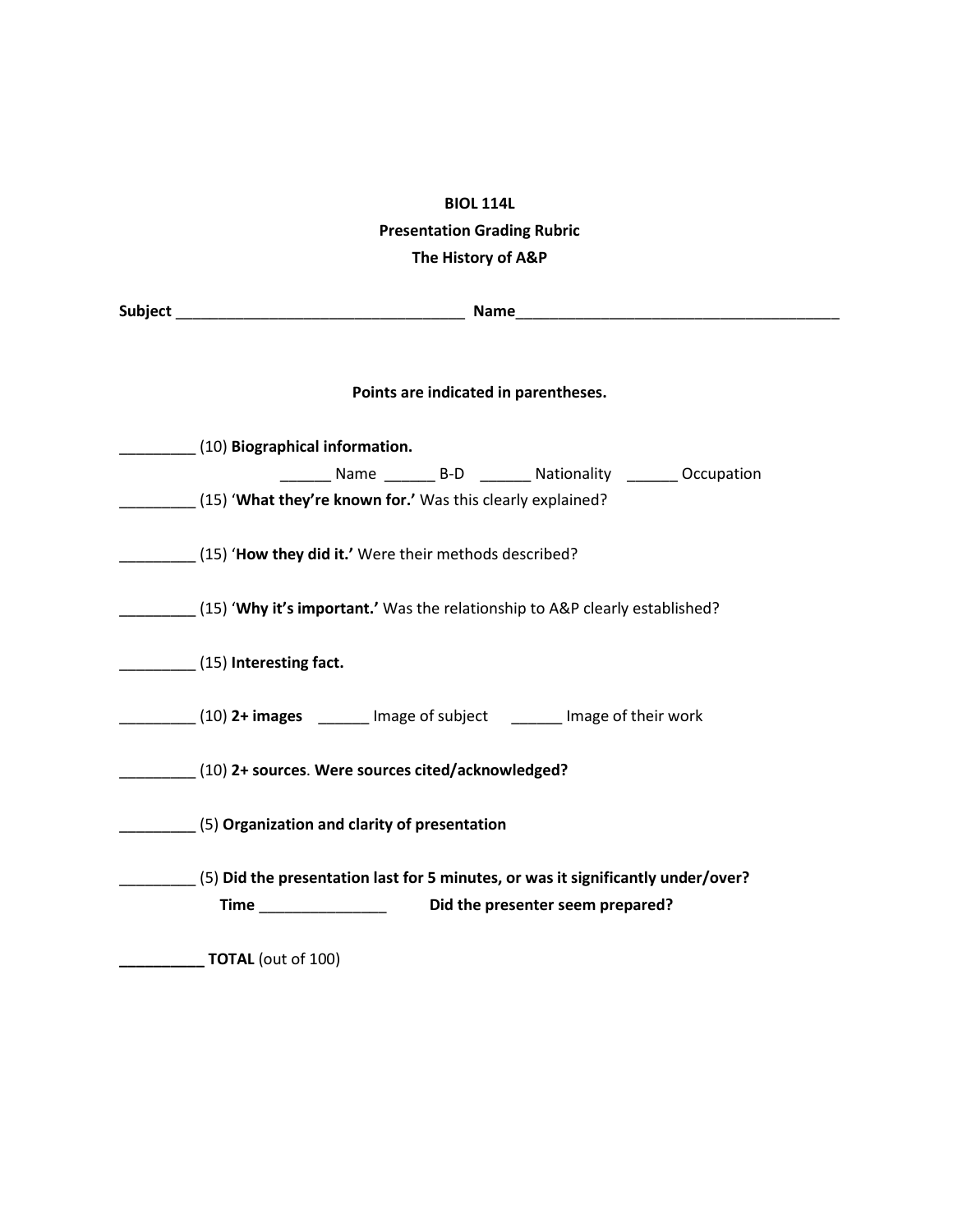### **Timeline of Key A&P Contributors**

**Alcmaeon of Croton** (c.500 BC, Greece) – Pioneer of anatomical dissection

**Hippocrates of Kos** (460-370 BC, Greece) – 'Father of Western Medicine'

**Aristotle** (384-322 BC, Greece) – Comparative anatomy, developmental biology, humors

**Herophilus** (aka Herophilos; 335-280 BC, Chalcedon) – 'The First Anatomist'

**Aulus Cornelius Celsus** (c.25 BC-50 AD, Rome) – *De Medicina* and dermatology

**Galen of Pergamon** (aka Galen, Claudius Galenus, Claudius Galen; c.130-210 AD, Rome) – Animal dissections and human physiology, humors, circulatory system

**Hunayn ibn Ishaq** (809-873 AD, Iraq) – *Book of the Ten Treatises of the Eye*

**Mondino de Luzzi** (aka Mundinus, c. 1270-1326 AD, Italy) – 'Restorer of Anatomy'

**Andreas Vesalius** (aka Andries van Wesel; 1514-1564 AD, Brussels) – 'Founder of Modern Human Anatomy'

**Leonardo da Vinci** (1452-1519 AD, Florence) – Anatomical studies and drawings

**Paracelsus** (aka Philippus Aureolus Theophrastus Bombastus von Hohenheim; 1493-1541 AD, Switzerland) – 'The Father of Toxicology'

**William Harvey** (1578-1657 AD, England) – systemic circulation, blood and heart

**Antonie Van Leeuwenhoek** (1632-1723 AD, Netherlands) – 'Father of Microbiology'

**Giovanni Battisti Morgagni** (1682-1771 AD, Italy) – 'Father of Modern Anatomical Pathology'

**Edward Jenner** (1749-1823 AD, England) – 'Father of Immunology'

**William Beaumont** (1785-1853 AD, USA) - 'Father of Gastric Physiology'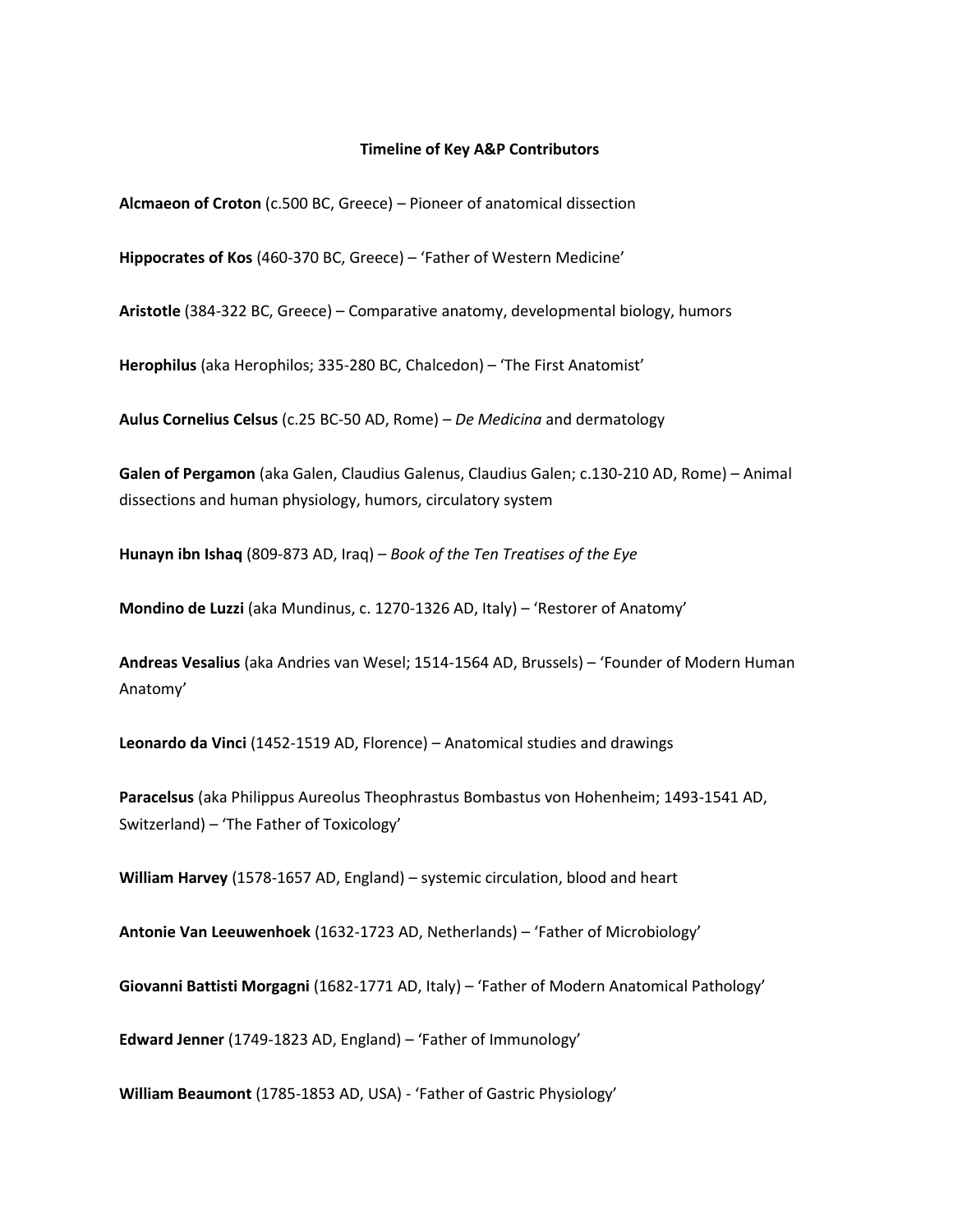**Johann Friedrich Meckel** (1781-1833 AD, Germany) – Pioneer in teratology

**Ignaz Semmelweis** (1818-1865 AD, Hungary) – Antiseptic procedures

**Henry Gray** (1827-1861 AD, England) – *Gray's Anatomy*

**Wilhelm Conrad Röntgen** (Roentgen; 1845-1923, Germany) – 'Father of Diagnostic Radiography'

**Santiago Ramón y Cajal** (1852-1934 AD, Spain) – 'Father of Modern Neuroscience'

**Karl Landsteiner** (1868-1943 AD, Austria) - 'Father of Transfusion Medicine'

**Thomas Hunt Morgan** (1866-1945 AD, USA) – Chromosomes and heredity

**Rosalind Franklin** (1920-1958 AD, England) – DNA structure

Some sites to check out: http://www.famousscientists.org http://www.historylearningsite.co.uk/history\_of\_medicine.htm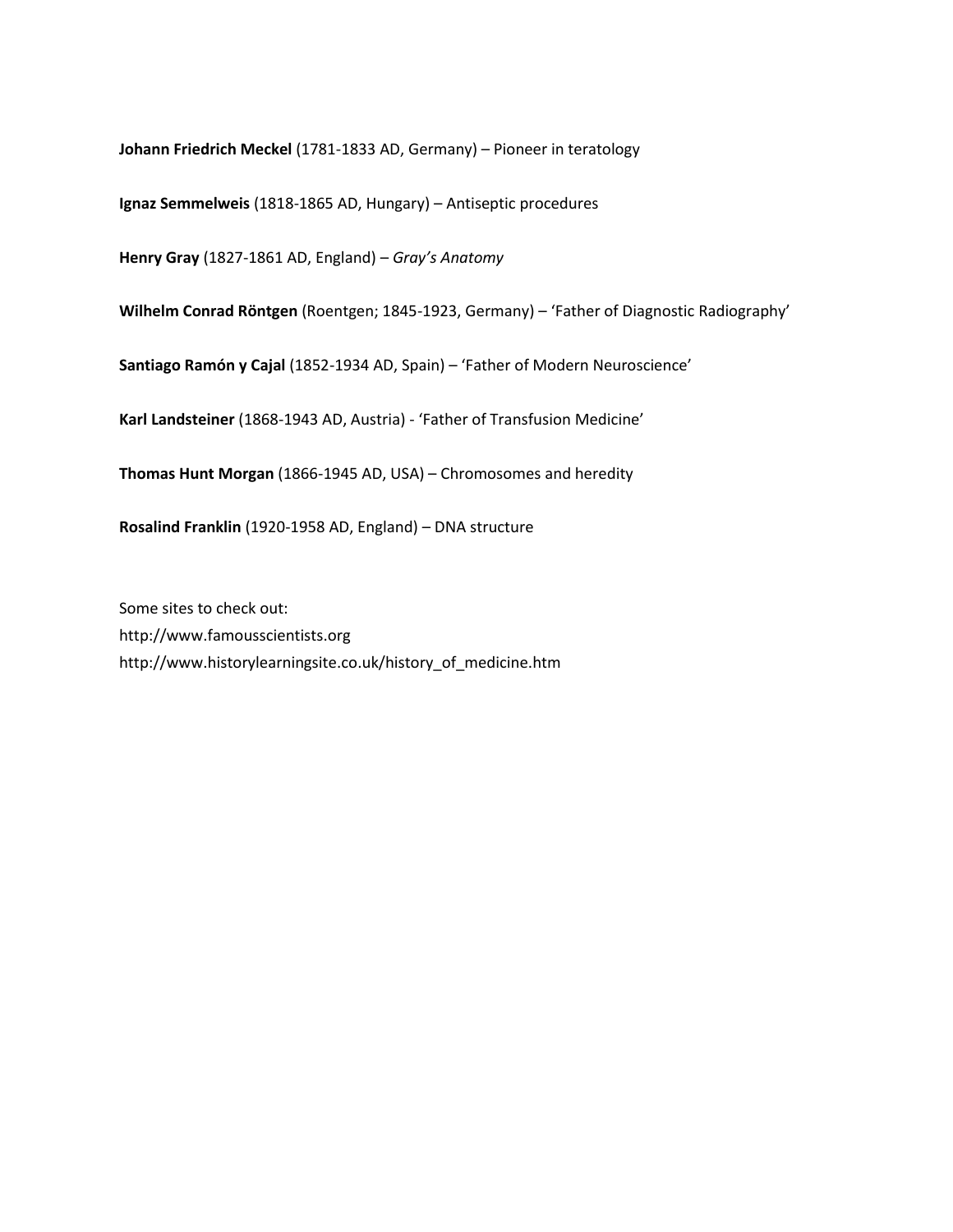**Biol 130 Name \_\_\_\_\_\_\_\_\_\_\_\_\_\_\_\_\_\_\_\_\_\_\_\_\_\_\_\_**

### *Photosynthesis* **Lab –Library Research Assignment**

**The purpose of this assignment is to help you to use library resources to explore the effects of carbon dioxide concentration on photosynthesis, in preparation for your laboratory report on this topic. You conducted this experiment two weeks ago, and you asked a question of that you could answer using that experimental design.**

**What was your question?**

**What was your hypothesis?**

**What did you find? Provide an excel graph and a statistical test to** *really* **answer this question.**

**In order to provide some background on your study you should search for resources that help to either support or refute your hypothesis and what you found. You will hand this sheet in next lab period and you will use these sources in your lab report that is due the week of March 7 (this is a change from the syllabus because of the snow day last week).**

**The library at Shippensburg University has created an online tutorial to assist you in this assignment – and we will borrow it! The tutorial will walk you through the steps of effectively using the** *Academic Search Complete* **database. The tutorial can be found at: <http://libguides.wells.edu/content.php?pid=656065&sid=5464780>**

**After you take the tutorial, fill out this chart:**

| Topic: | ÿ Effects of | on photosynethsis |
|--------|--------------|-------------------|
|        |              |                   |
|        |              |                   |
|        |              |                   |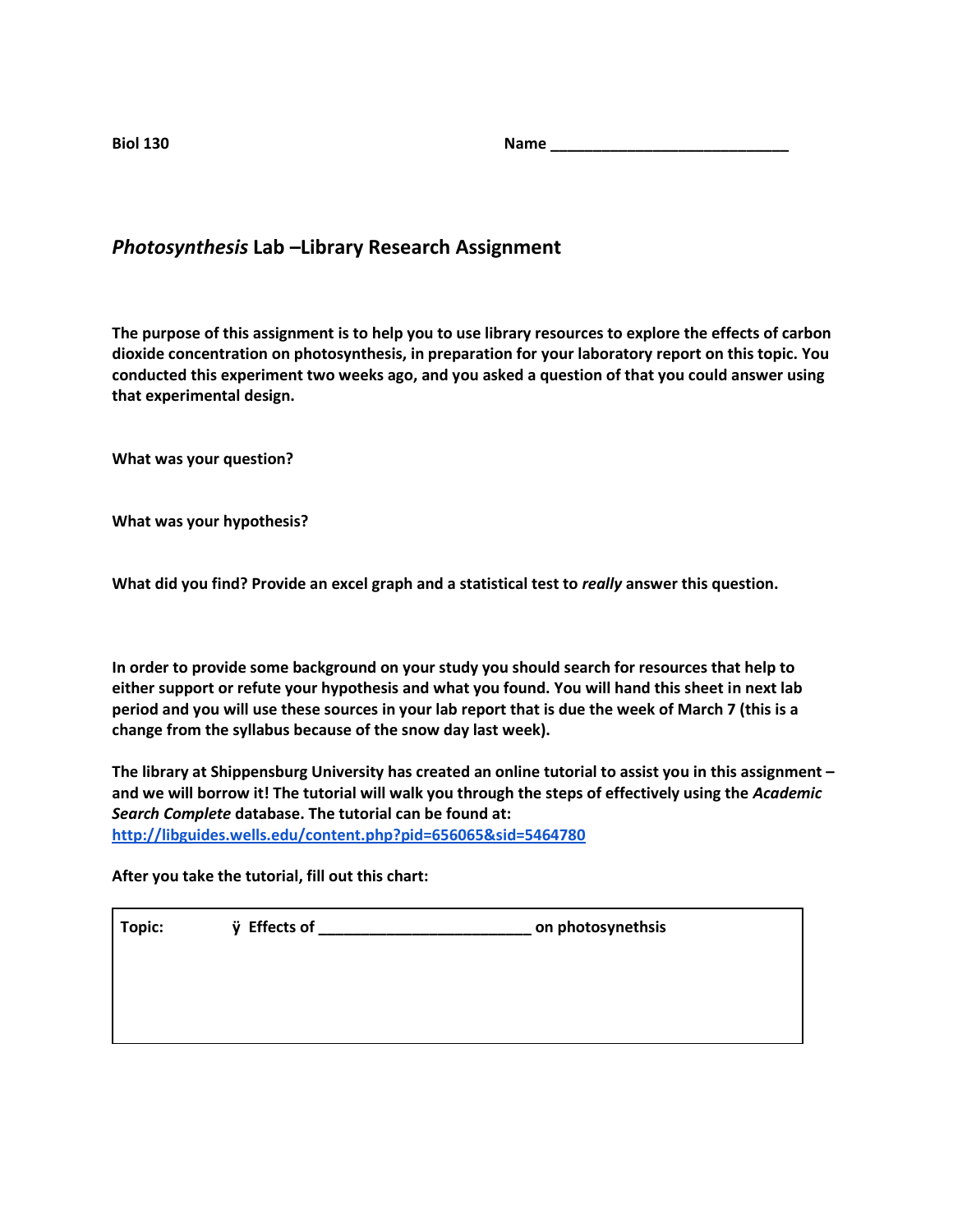**Identify Useful Subject Headings: (list at least six subject headings)**

**Identify Effects and List Source: (1) List major effects documented in article; (2) be sure to record ALL of the following bibliographic information for each source: Authors (last names, initials), YEAR of publication, Article title, Journal or magazine title, Volume, (Issue), pages.**

**\_\_\_\_\_\_\_\_\_\_\_\_\_\_\_\_\_\_\_\_\_\_\_\_\_\_\_\_\_\_\_\_\_\_\_\_ \_\_\_\_\_\_\_\_\_\_\_\_\_\_\_\_\_\_\_\_\_\_\_\_\_\_\_\_\_\_\_\_\_\_\_\_**

**\_\_\_\_\_\_\_\_\_\_\_\_\_\_\_\_\_\_\_\_\_\_\_\_\_\_\_\_\_\_\_\_\_\_\_\_ \_\_\_\_\_\_\_\_\_\_\_\_\_\_\_\_\_\_\_\_\_\_\_\_\_\_\_\_\_\_\_\_\_\_\_\_**

**\_\_\_\_\_\_\_\_\_\_\_\_\_\_\_\_\_\_\_\_\_\_\_\_\_\_\_\_\_\_\_\_\_\_\_\_ \_\_\_\_\_\_\_\_\_\_\_\_\_\_\_\_\_\_\_\_\_\_\_\_\_\_\_\_\_\_\_\_\_\_\_\_**

**SOURCE 1**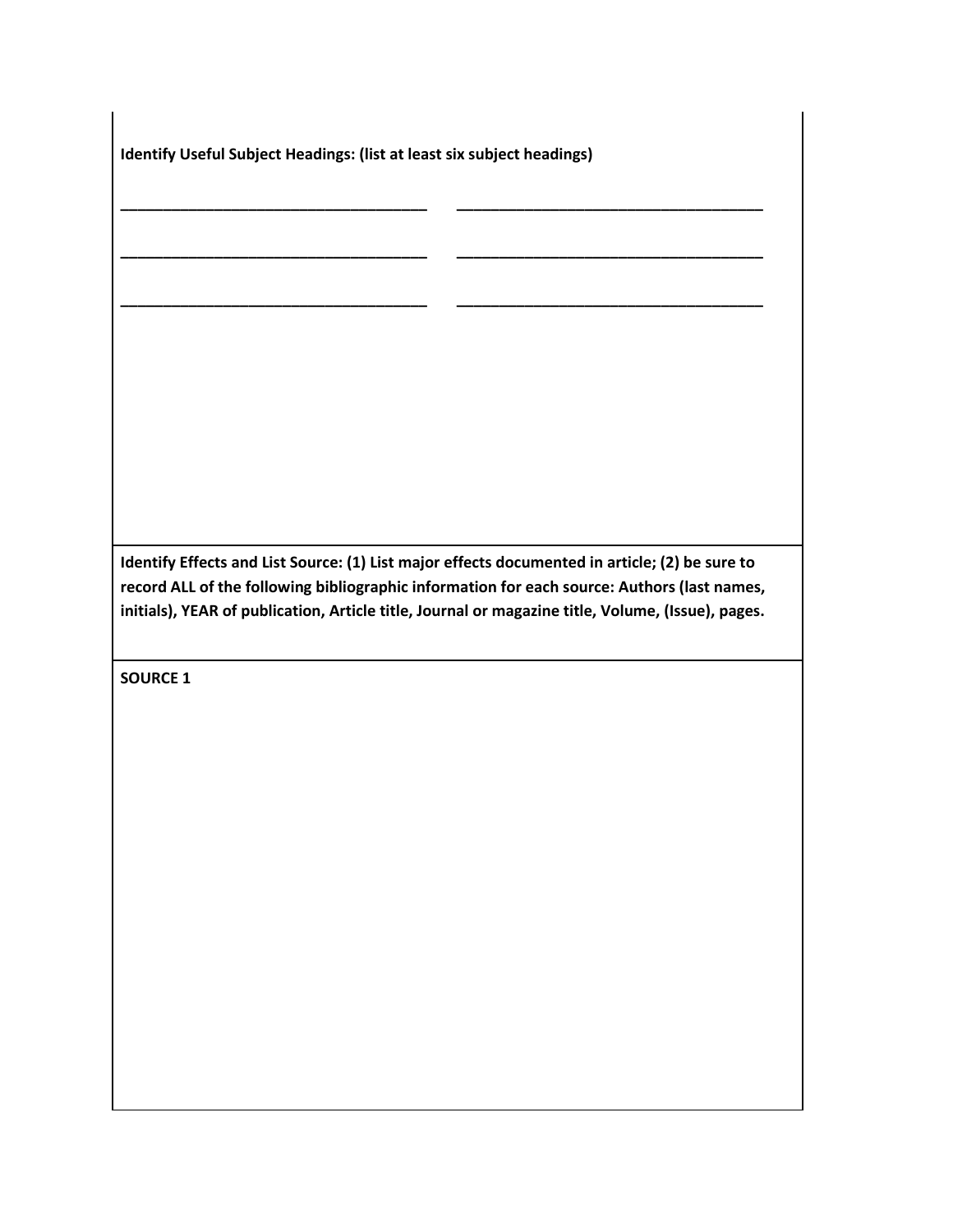| <b>SOURCE 2</b> |  |
|-----------------|--|
|                 |  |
|                 |  |
|                 |  |
|                 |  |
|                 |  |
|                 |  |
|                 |  |
|                 |  |
|                 |  |
| <b>SOURCE 3</b> |  |
|                 |  |
|                 |  |
|                 |  |
|                 |  |
|                 |  |
|                 |  |
|                 |  |
|                 |  |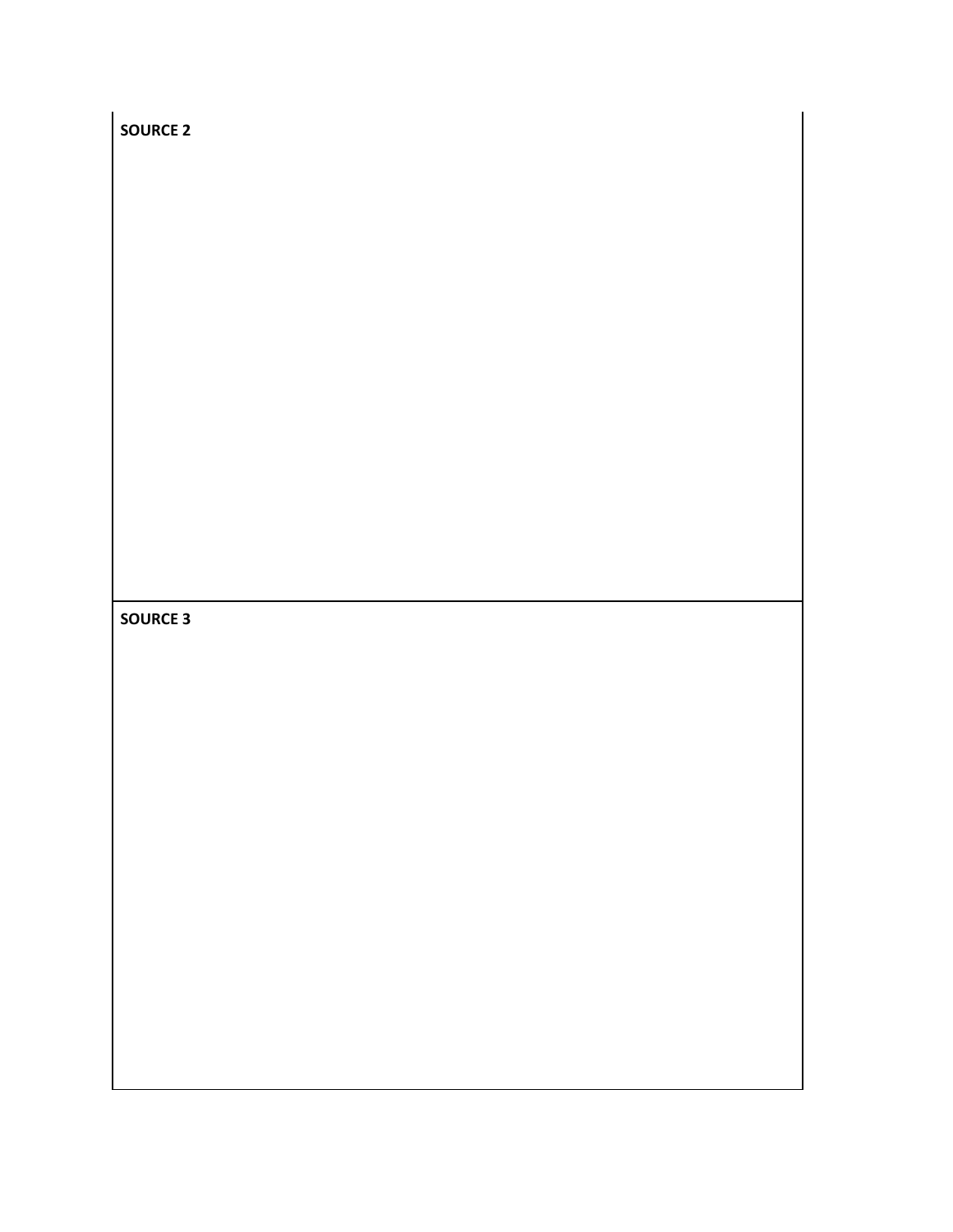**SOURCE 4**

**BIOL 130L Lab write-ups** 

**When reporting the results of your experiment, the idea is that you need tell your readers why and how you did your experiment, what you found, and what it means! And don't plagiarize! Unsure what that means? Go t[o](https://owl.english.purdue.edu/owl/resource/589/01/) <https://owl.english.purdue.edu/owl/resource/589/01/> and find out more!**

**You should have a:**

- **1. Title. What is the name of your project? Make it descriptive! (2 pts)**
- **2. Abstract: This is an overview of what you did – including the general topic, the hypothesis, the methods, the results and the conclusion. Think of it as the "cliff notes" of your lab report – it allows people to decide if they want to read your whole paper or not. (4 pts)**
- **3. Introduction: This will be a very comprehensive overview of the "problem". What have others found? (Thus, you should cite other studies in the intro. In scientific writing, we use the intext-citing format of (Author year)). How do their results relate to each other? Is there something lacking in what others have done that you needed to research? That should be your question. You will have outlined the problem so well that when you finally get to the question you are asking it will make logical sense to your reader. Also include any expectations about what you thought would happen – your hypothesized answer to the question. If you include this here, in the discussion you can talk about whether your prediction was upheld! (5 pts)**
- **4. Methods: What exact methods did you use? Make sure that you write this section in the past tense. Include everything that you did - in the lab, and on the computer. Although it may seem strange, statistical analyses are actually only methods that you used to determine if your hypothesis was supported or not. You don't need to include results here, just say, "I performed a t-test to determine if there was a significant difference between…" (5 pts)**
- **5. Results: Here is where you present what you found. Include a graph of the data. Don't include raw data – and that includes t-test results from excel! Refer to the figures in the text when**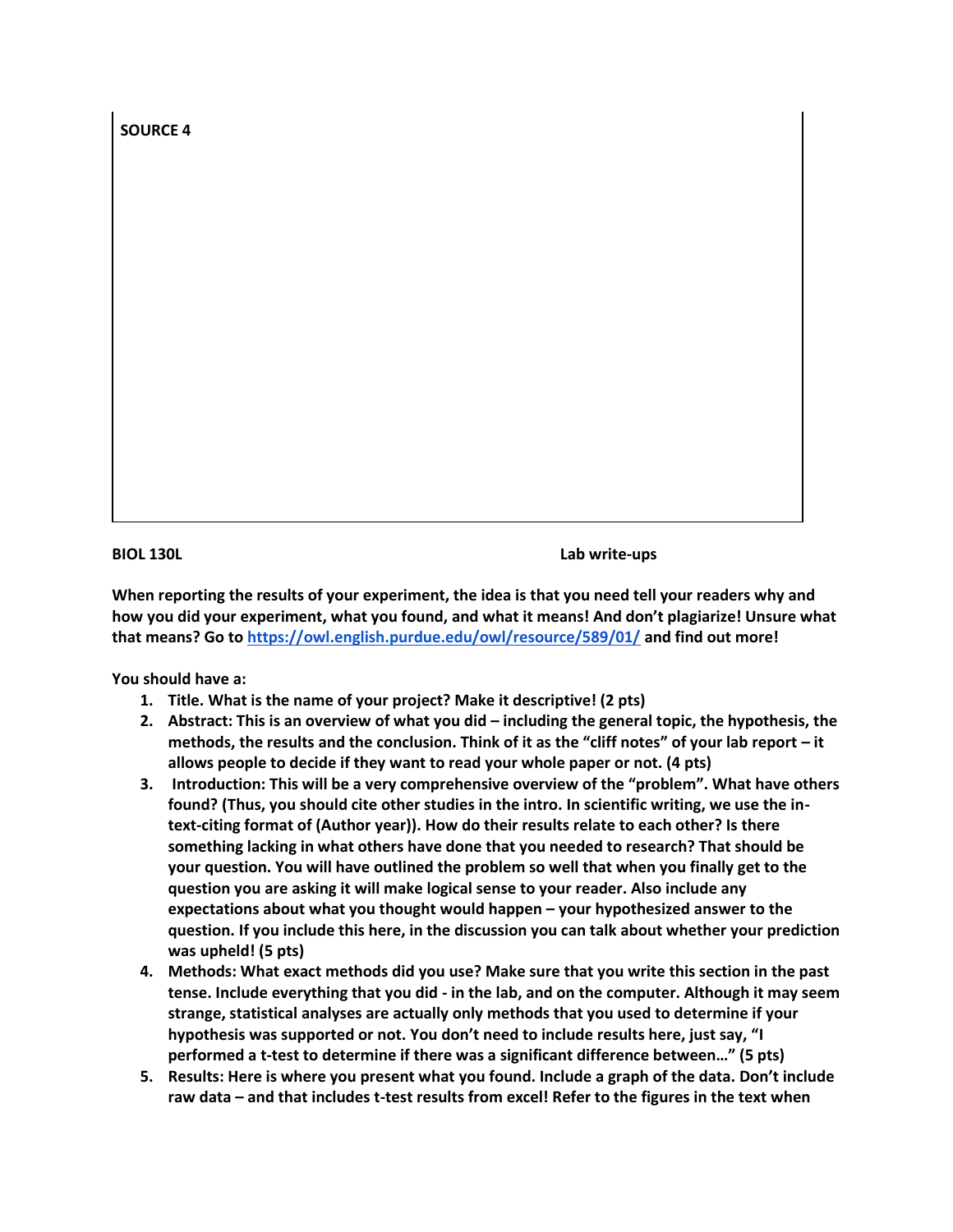**you explain what they mean: "There was a significant difference among my treatments (P<0.05); the disks sank faster in the XX treatment (Fig. 1)." That way you tell the reader what is important for them to know – and you point them to the data to see it for themselves. Be very explicit when you discuss what you found – but don't include any conclusions here. At first that seems pretty tricky, but the results are usually fairly dry – "just the facts, ma'am." (10 pts)**

- **6. Discussion: In this section you wrap up the whole project. What did you find? What do your results mean? How do they relate to what others have found? Was your hypothesis supported? Why or why not? Again, since you are referring to what others have found you should have citations in the discussion. (5 pts)**
- **7. Literature Cited: This is where you put all those citations you used in the introduction and discussion. (4 pts) In the sciences, we use the format:**

**Author Last Name, First Initial. Year. Title. Journal (or Publisher). Pages.**

**Rubric for the Photosynthesis lab reports**

| Title:    | /2                                                   |            |     |
|-----------|------------------------------------------------------|------------|-----|
|           | /5<br>Abstract:                                      |            |     |
|           | Introduction:                                        |            |     |
|           | Sets up question using literature                    | /5         |     |
| $\bullet$ | <b>Hypotheses and expectations explicit</b>          | /3         |     |
|           | <b>Methods:</b>                                      |            |     |
|           | Explains in enough detail to repeat project          | /5         |     |
| $\bullet$ | <b>Statistics used and explained</b>                 | /1         |     |
|           | <b>Results:</b>                                      |            |     |
|           | <b>Explained in the text</b>                         | /3         |     |
|           | Graphs present and in correct format                 | $\sqrt{2}$ |     |
|           | <b>Discussion:</b>                                   |            |     |
|           | <b>Brought back to hypotheses</b>                    | $\sqrt{2}$ |     |
|           | Used literature to explain results                   | /5         |     |
| $\bullet$ | <b>Remained positive</b>                             | $\sqrt{2}$ |     |
|           | <b>Literature Cited:</b>                             |            |     |
|           | <b>Number of citations</b>                           | $\sqrt{3}$ |     |
|           | Format                                               | /2         |     |
|           | <b>Overall Project:</b>                              |            |     |
|           | Was it creative and showed scientific understanding? |            | /10 |

**TOTAL: /50**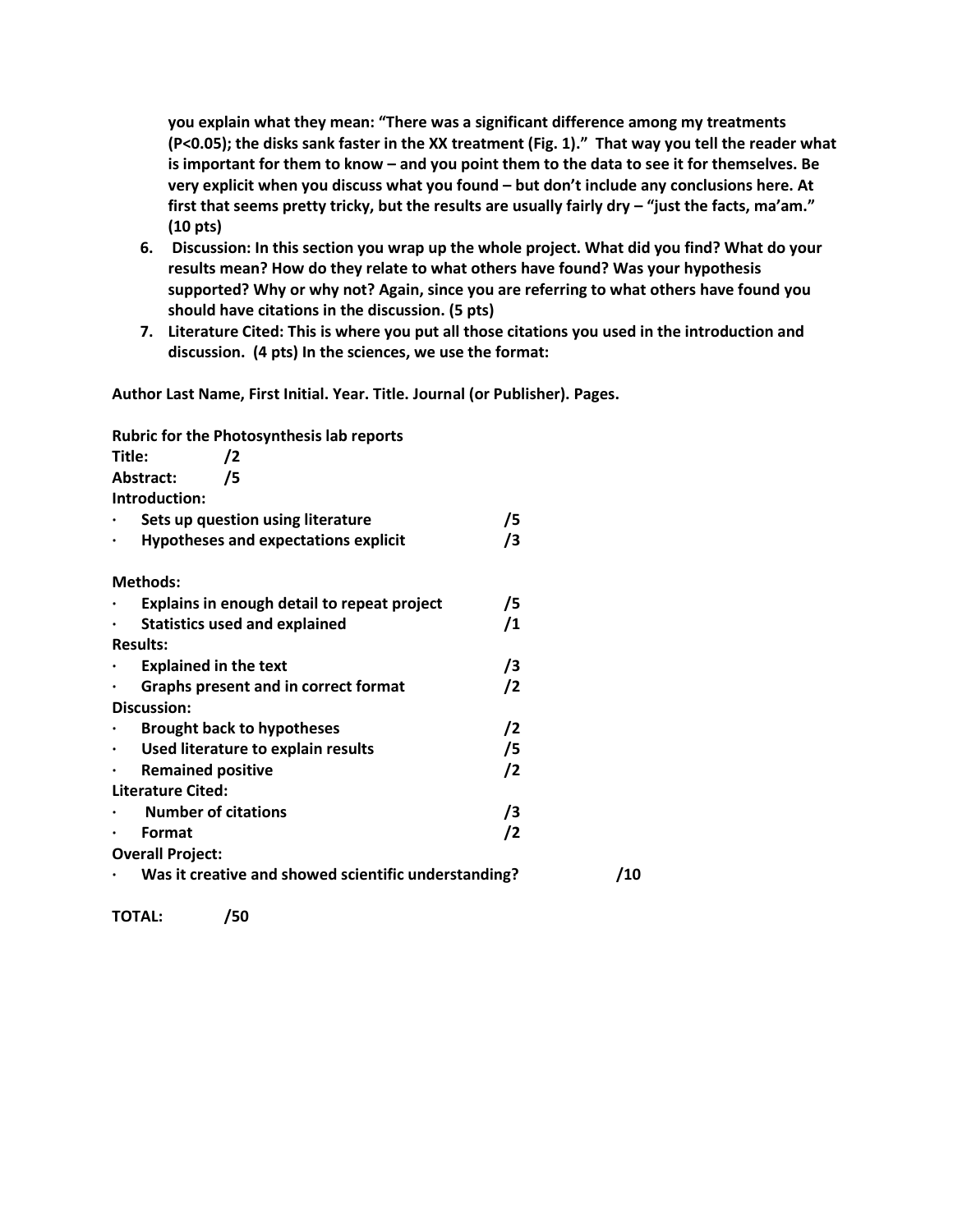### **BIG PHYLUM COLLECTION**

**OBJECTIVES: Review the diversity and classification of life by making a collection of organisms found on campus of maximum possible diversity. Review key characters that identify different taxonomic groups. Get outside and observe life.**

**BACKGROUND: In lecture and lab this semester, we have examined the evolutionary relationships among different types of organisms and what unique derived characters distinguish different taxonomic groups. In this lab, you will review this information to make a collection of organisms on campus.** 

**PROCEDURE: Students will divide into your usual groups we have been working in all semester. In week one (week of April 24th), 1) you should create a master list of all the phyla and subgroups (covered in class) that you think you can find. 2) You should work from this list to create a strategy of how best to collect these organisms on campus using the equipment we have. 3) Collect your organisms this week – to collect an organism, take a photograph! (For microscopic critters, you may need to collect a sample and have us observe it in real life) 4) All organisms need to be labeled with their taxonomic group (including Domain name, Kingdom name, Phylum name, and lower taxonomic name, if necessary). 5) Labels should also include where the specimen was found and when, i.e., type of habitat, location, and date.**

**During the last lab period (week of May 1) you will make a powerpoint presentation documenting AT LEAST 25 DIFFERENT ORGANISMS FROM AS MANY PHYLA AS YOU CAN FIND! All specimens should be labeled with name and location (see #5 above).**

**The number of different KINDS of organisms should be tallied AND THE GROUP WITH THE MOST WILL WIN A PRIZE.**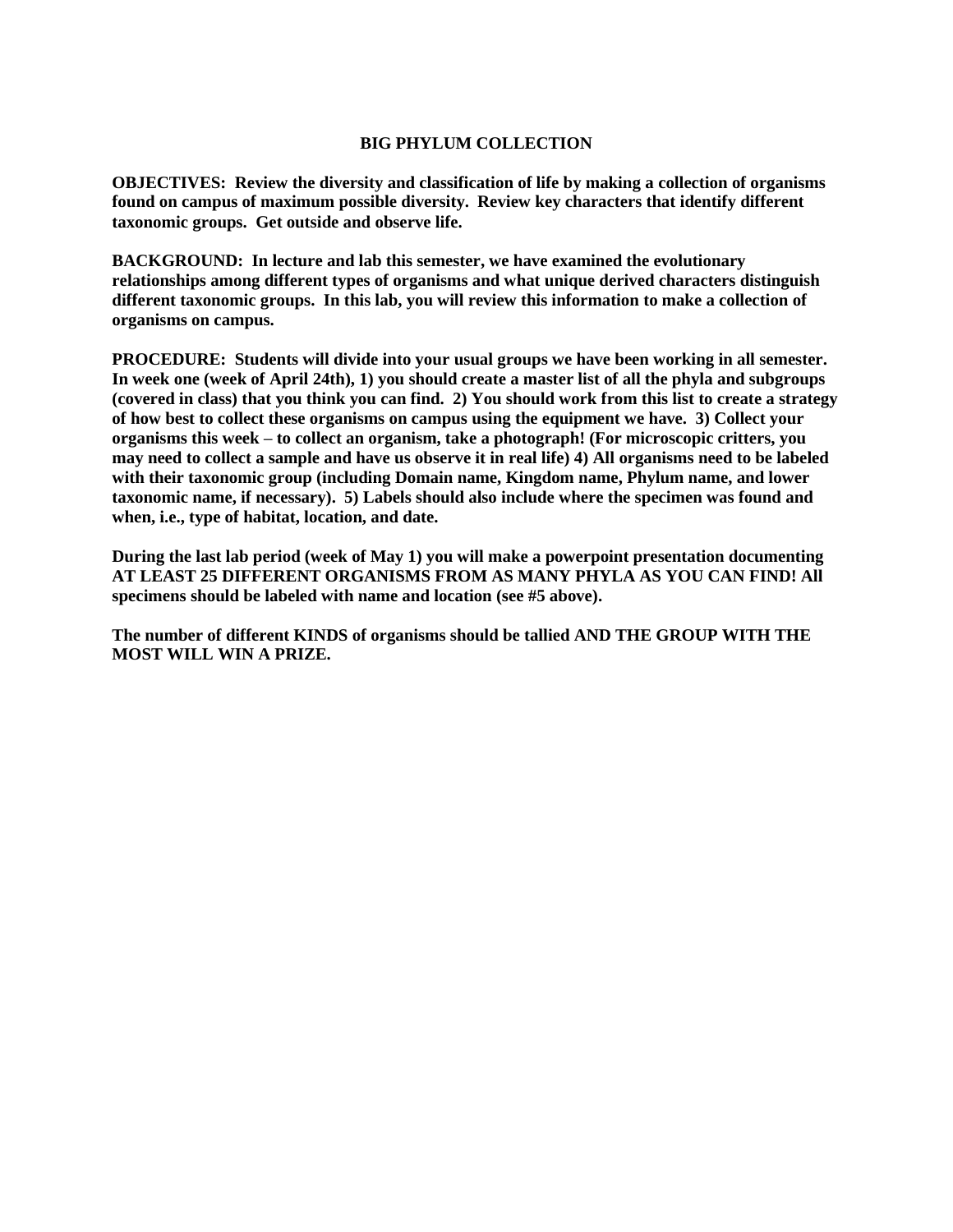### **BIOL 304L Species Paper and Presentation Assignment**

You will write a 2-part paper on a vertebrate species of your choice. At the end of the semester, you will submit a combined and revised version of the paper. You will do a brief presentation that summarizes your paper in order to share your species with the class.

Part I

- Name
- Physical description
- Food
- Phylogeny and systematics
- Geographic distribution

Part II

- Ecological distribution
- Behavior
- Senses
- Unusual or unique physiology
- Other unusual characteristics

### **BIOL 304L Rubric: Species Paper Part I**

\_\_\_\_\_\_ (4pts) Common name, scientific name, when was it described, who described it, meaning

\_\_\_\_\_\_ (12pts) Physical description: scientific terms used, major group, size and shape, color,

integument, unusual structures, sexual dimorphism

\_\_\_\_\_\_ (4pts) Types of food, digestive tract

\_\_\_\_\_\_ (10pts) Closest relatives - living and extinct (stem group), distinguishing features, fossil record

\_\_\_\_\_\_ (5pts) Phylogenetic tree(s)

\_\_\_\_\_\_ (4pts) Geographic distribution – native, introduced, variation over time

\_\_\_\_\_\_ (1pt) IUCN conservation status

\_\_\_\_\_\_ (5pts) In-text citations and list of references – complete and properly formatted

\_\_\_\_\_\_ (5pts) Grammar and mechanics – spelling, punctuation, word use, formatting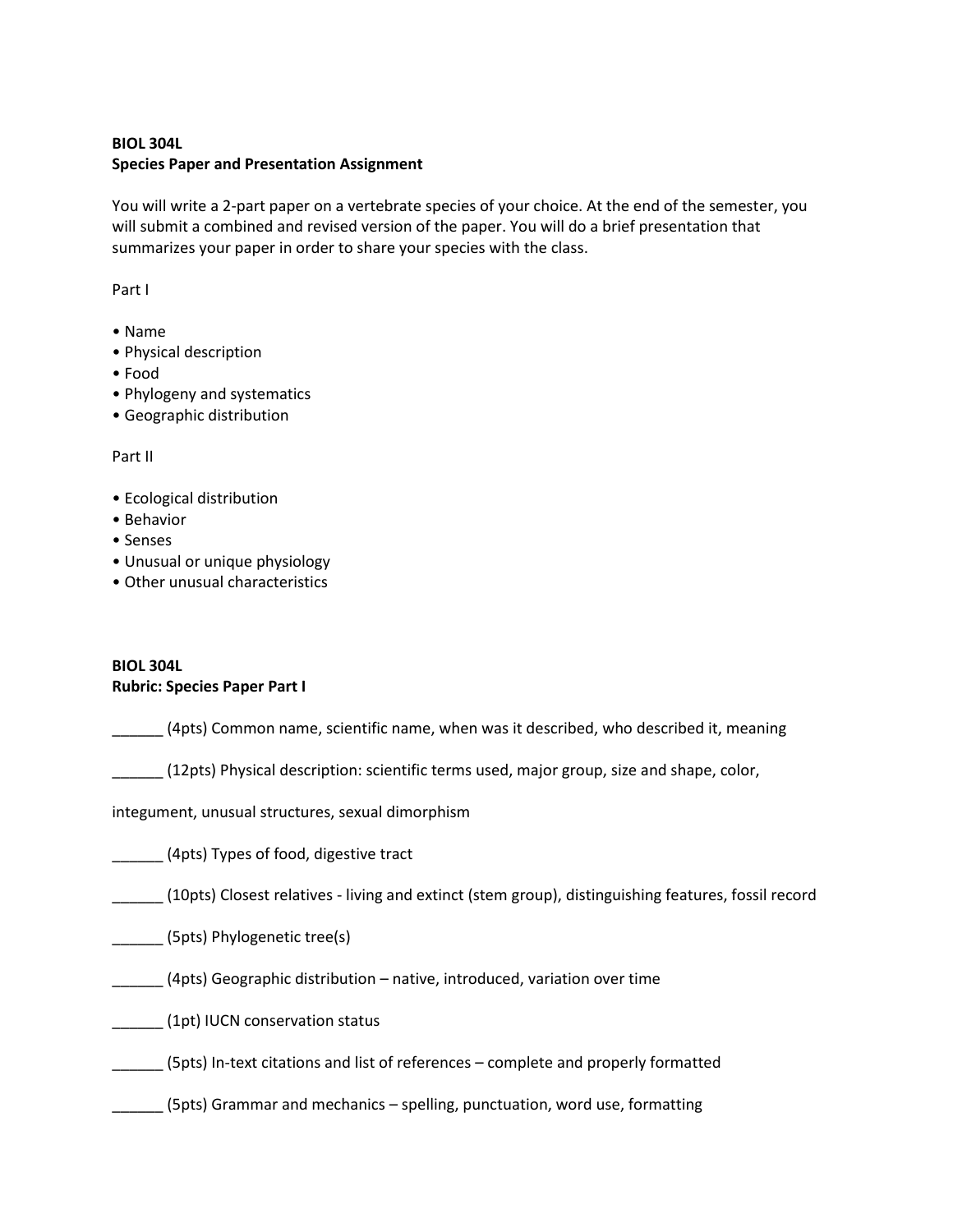### **BIOL 304L Rubric: Species Paper Part II**

\_\_\_\_\_\_ (12pts) Ecological distribution – habitat, parameters that limit distribution (food availability, climate, predators and parasites, etc.), seasonal changes and associated specializations, migratory pathways (if applicable)

\_\_\_\_\_\_ (12pts) Behavior – locomotion, reproduction, feeding, sociality, parental care, defense, associated physical features

\_\_\_\_\_\_ (6pts) Senses – primary senses used, how they are used

\_\_\_\_\_\_ (6pts) Unusual or unique physiology – function and biological role

\_\_\_\_\_\_ (4pts) Other unusual characteristics

\_\_\_\_\_\_ (5pts) In-text citations and list of references – complete and properly formatted

\_\_\_\_\_\_ (5pts) Grammar and mechanics – spelling, punctuation, word use, formatting

### **BIOL 304L 'My Species is Awesome' Presentation Rubric**

[1] Common and scientific name

- \_\_\_\_\_ [2] Major group affiliation (eg 'it's a raptor', 'it's a rodent', 'it's a cat', etc.)
- \_\_\_\_\_ [2] Brief description of geographic location and habitat (1-2 sentences)
- \_\_\_\_\_ [5] Interesting/unusual physiology, anatomy and/or behavior
- \_\_\_\_\_ [8] Function and/or biological role of physiology, anatomy and/or behavior
- [4] Relevant images and/or videos, with accompanying explanation
- [3] Preparation well organized and clear, length 4-7 minutes

\_\_\_\_\_ [25] Total

\_\_\_\_\_ [2] Bonus: Re-name your species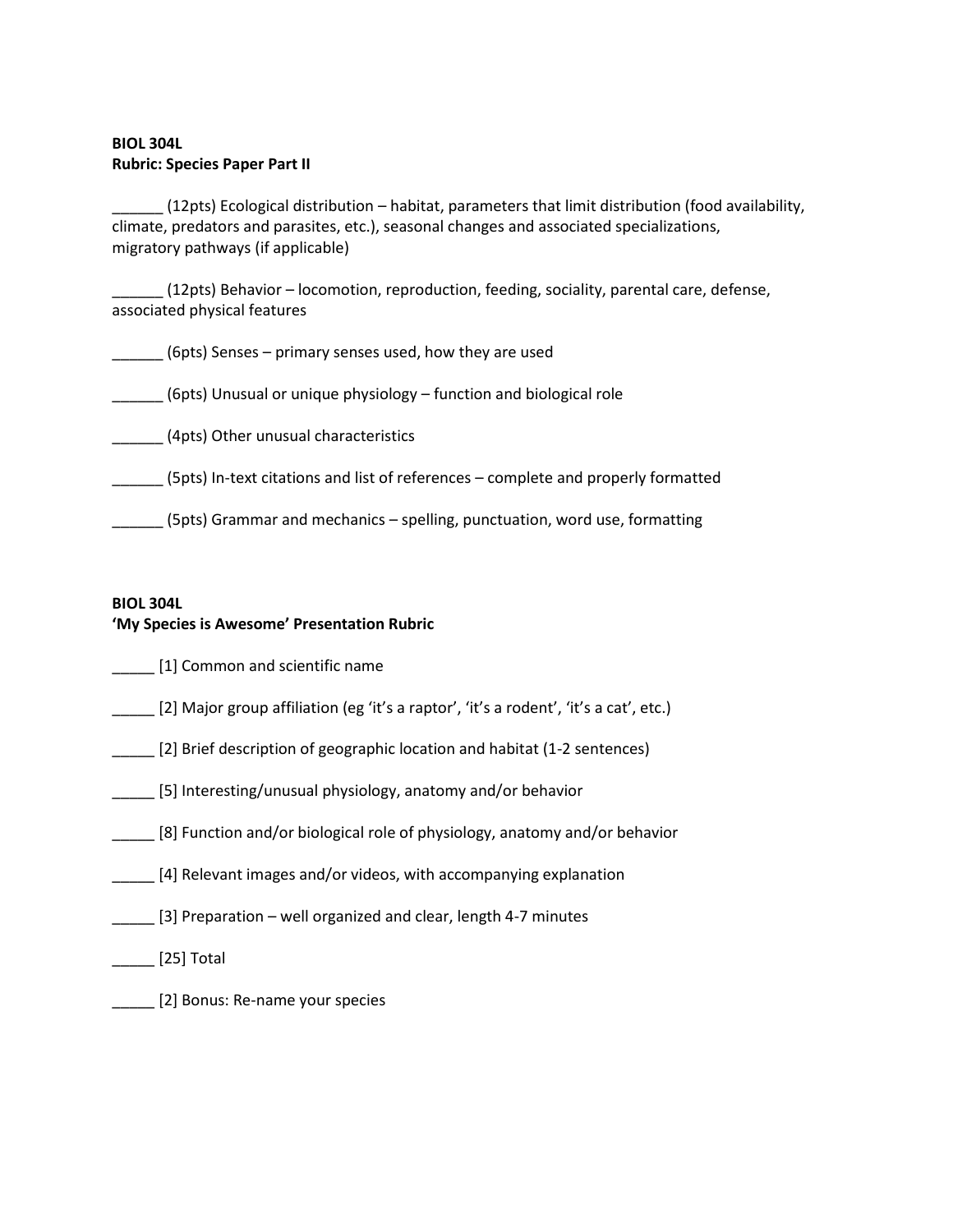### Biol 363 - Project Details

This semester you are charged with a task: to conduct a research project that incorporates parts of both primary and secondary research, in order to discover more about the natural systems that surrounds you. What that means is that I would like you to pick a topic, research it, read the papers, and *from what you have read*, ask a simple question that can be answered with several days of field work. You will then PRESENT your project to the class.

Parts of your lab project:

- 1. Think of a research project that interests you and you can work in groups, but each of you is responsible for the write-ups – and I'll expect more from you….
- 2. Do some literature searches. I would assume you would like to use JSTOR [\(http://www.jstor.org/search\)](http://www.jstor.org/search). If you find other papers you would like to use you may need to use interlibrary loan – or head to Mann Library at Cornell.
- 3. Read and critically think about the papers you find. If you can't find at least 5 papers, pick a different topic. From what you have read, propose a question you can easily answer in the field.
- 4. Write a proposal about what you are going to do in the field. See below for more details on this.
- 5. Do what you propose to do in the field, after it is approved by me.
- 6. Analyze your data, and add it to your proposal in the correct sections. There! You just wrote a well-developed and thought out research project!

### How do I write a proposal?

 Seems like a silly question, but the ability to write a good proposal is an art. When you are writing grants to perform research you will have to write a good proposal since you are competing with others. The idea is that you need to provide all the background information necessary for your readers to: 1) comprehend what project you would like to undertake, 2) understand why it is important for you to do, and 3) understand that your methods are appropriate. That means that you will have very similar sections in your proposal and the final paper.

You will have a:

- 1. **Title.** What is the name of your project?
- 2. **Abstract:** this is usually an overview of what you are proposing to do. There won't be any results, but you can say either what you expect to happen, or why it is important to be doing this project in the long run.
- 3. **Introduction:** This will be a very comprehensive overview of the "problem". What have others found? How do their results relate to each other? What is the biology of your species? Is there something lacking in what others have done that you NEED to research? And that should be your question. You will have outlined the problem so well that when you finally get to the question you are asking it will make logical sense to your reader.
- 4. **Methods:** What methods will you use to do your research? Make sure that you write this section in the future tense. "I *will* choose 5 seedlings in light gaps…." Make sure you include everything you plan to do in the field, in the lab, and on the computer. By explicitly stating your statistical analyses it shows your readers you have thought through every part of your project.
- 5. **Discussion:** In this section you can tell your reader why it is important for you to do the research. It can be a very small section in a proposal, especially since you did such a good job setting up the question in the introduction.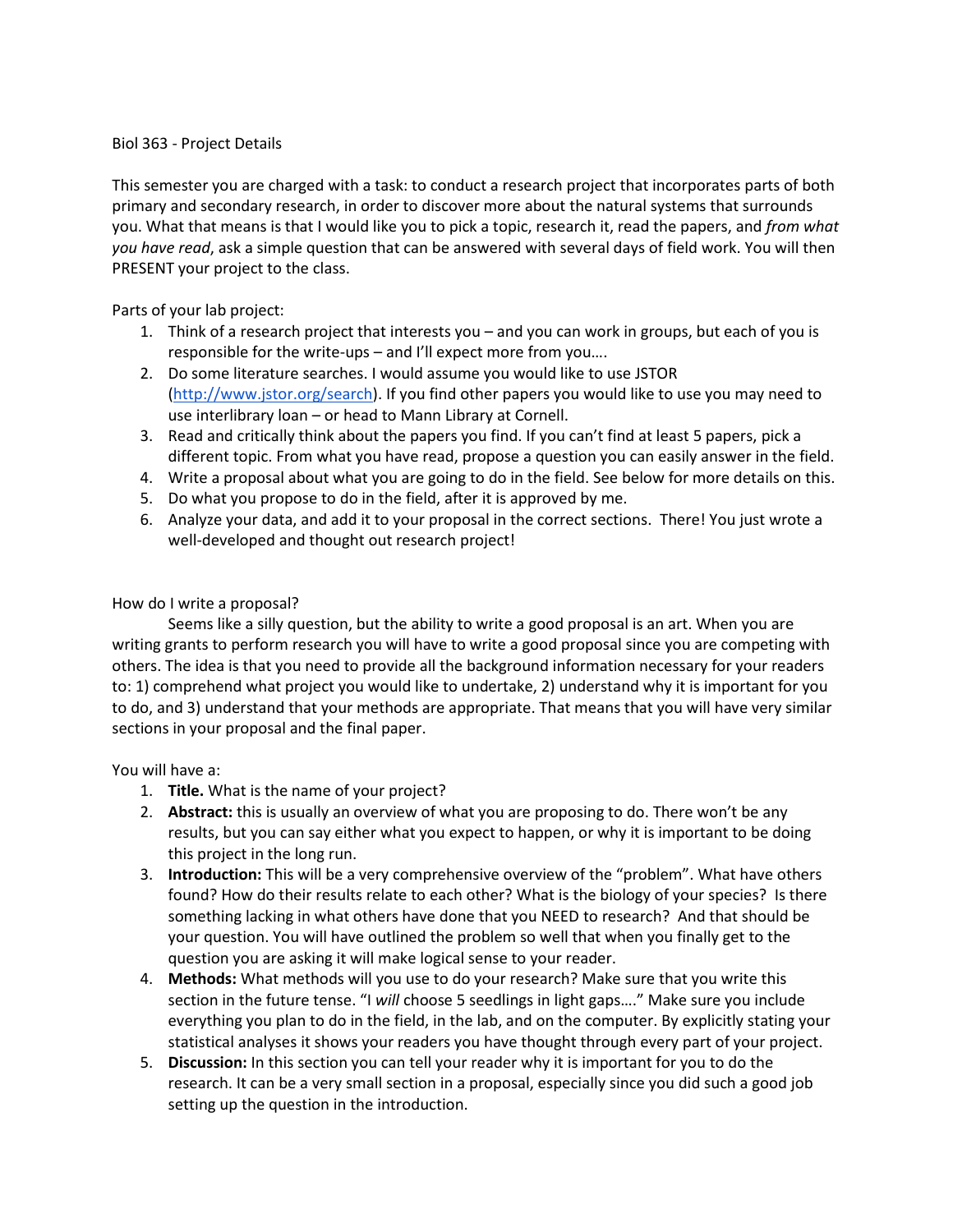6. **Literature Cited:** This is where you put all those citations you used in the introduction. Make sure that you use the correct *Ecology* format!

Basically, if you write a good proposal you will only need to change a couple of things to complete the final paper. You will add what you found to the abstract, change the future tense to past tense in the Methods, add the Results section and any figures, and explain how your results relate to your question and the work of others in the Discussion.

You are responsible for meeting with me weekly to give me a progress report. I am also here to help you at all stages of your project! This should be a learning experience, and since we all learn best by doing, we're going to do the research! Please see your syllabus for due dates.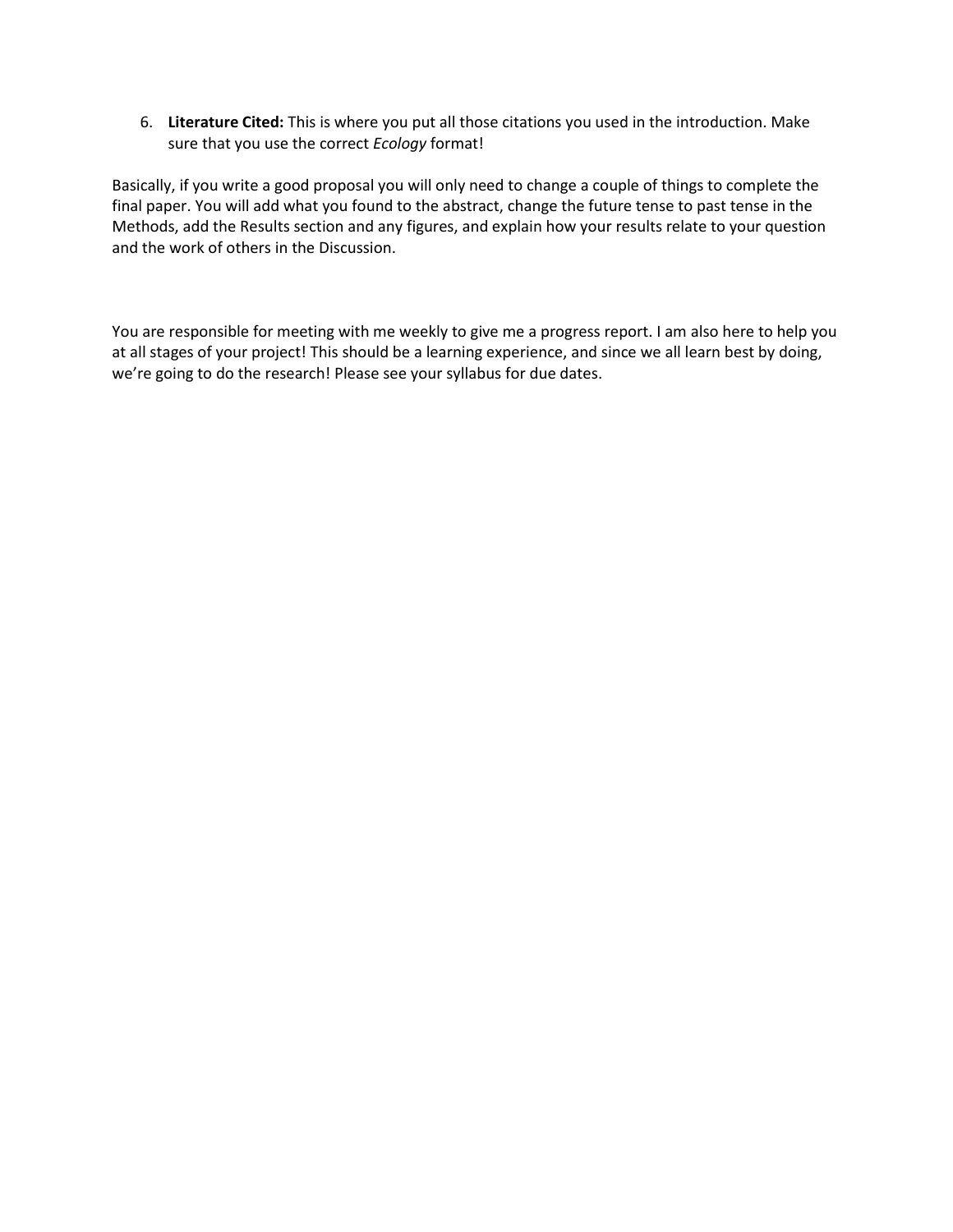## **Biol 363 Final Paper Rubric (from Karban et al. 2014)**

|   | Title:                                                                                                                                 | /2  |
|---|----------------------------------------------------------------------------------------------------------------------------------------|-----|
|   | Does it summarize the main result?<br>ð                                                                                                |     |
|   | Abstract:                                                                                                                              | /8  |
|   | Does the abstract tell your story, very concisely?<br>ð                                                                                |     |
|   | <b>Introduction:</b>                                                                                                                   | /20 |
| ð | Does the beginning of your Introduction "hook" the reader by setting the stage for<br>the question(s) your paper answers?              |     |
| ð | Do you explain and justify your question(s) instead of just extolling the virtues of<br>your study organism?                           |     |
| ð | Do you briefly summarize previous work that informs your current question(s)?                                                          |     |
| ð | Do you end your Introduction by clearly listing the question(s) your manuscript<br>addresses?                                          |     |
|   | Methods:                                                                                                                               | /10 |
| ð | Do you briefly explain the relevant natural history of your organisms or study                                                         |     |
|   | system, if you haven't already included it in the Introduction?                                                                        |     |
| ð | Do you explain your methods thoroughly enough that another ecologist could repeat                                                      |     |
|   | your experiment, but briefly enough that you're not too wordy?                                                                         |     |
| ð | Do you start the description of each experimental method with a phrase justifying                                                      |     |
|   | why it was done?<br>Do you include a brief explanation of each statistical procedure you used?<br>ð                                    |     |
|   | Do you include only the methods relevant to your overall story?<br>ð                                                                   |     |
|   |                                                                                                                                        |     |
|   | <b>Results:</b>                                                                                                                        | /10 |
| ð | Are your results presented in a logical order to help your reader follow your story                                                    |     |
|   | (not in the order in which you did your experiments, if that is different)?                                                            |     |
| ð | Does your text inform your readers of your results as much as possible, instead of<br>simply referring them to your figures or tables? |     |
|   | Do you explain your results in biological rather than statistical terms?<br>ð                                                          |     |
|   | Do you present each of your results in terms of your overall story?<br>ð                                                               |     |
|   | Discussion:                                                                                                                            | /20 |
|   | Do you restate your main results briefly and interpret them?<br>ð                                                                      |     |
|   | Do you generalize to larger ecological concepts where appropriate?<br>ð                                                                |     |
| ð | Does the information in your discussion relate to your initial question(s)? Does your<br>story seem cohesive?                          |     |
| ð | Do you hit the reader over the head one last time with your take home question?                                                        |     |
|   | <b>Figures and Tables:</b>                                                                                                             | /5  |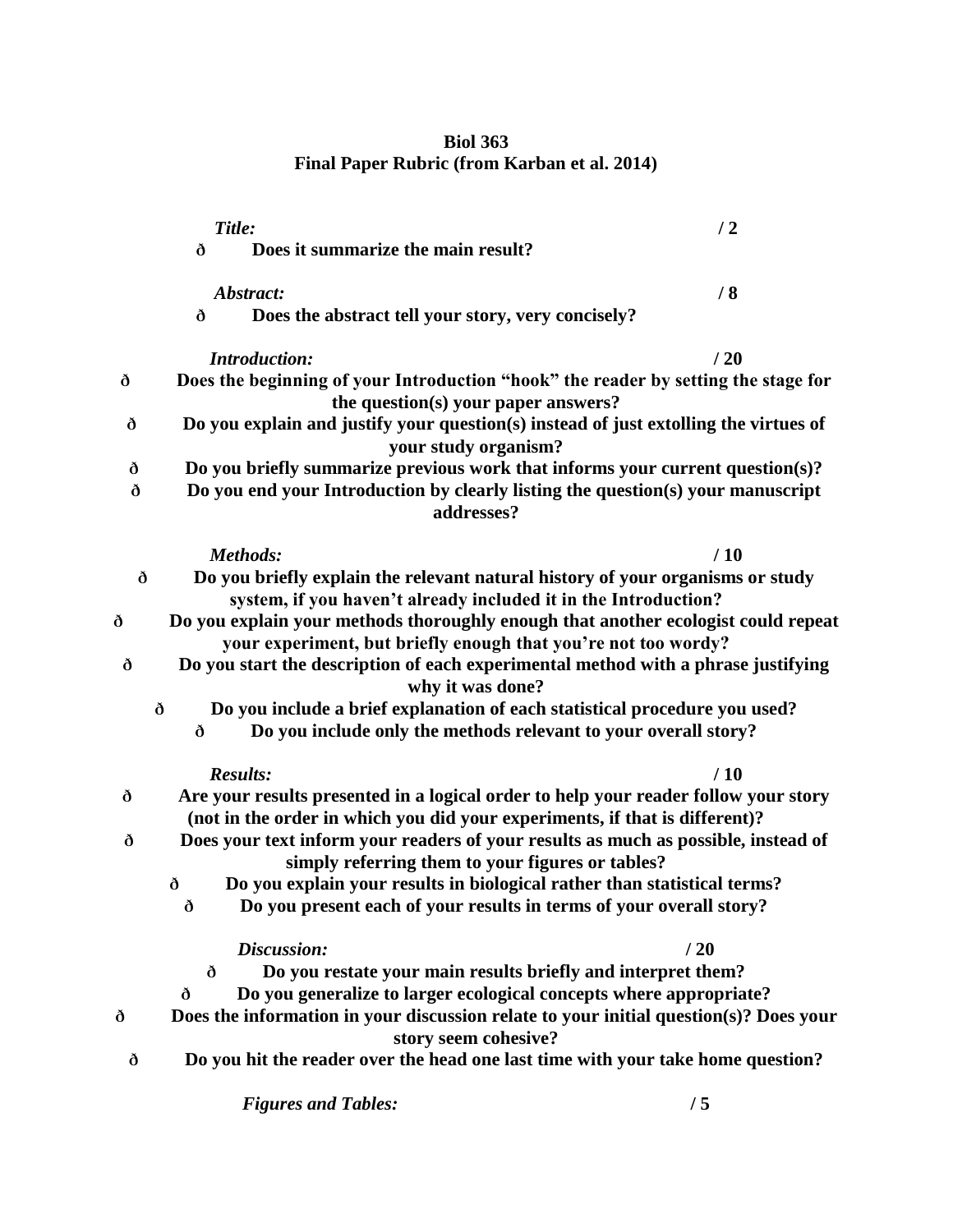- **ð Are your figures and tables as simple as possible?**
- **ð Do the titles and captions convey enough information that your reader can understand the meaning without referring to the text?**
	- **ð Do your graphs show error bars, if appropriate?**
- **ð Do your scatterplots include a line that describes the best fit, if appropriate?**
	- **ð Do you have enough tables and graphs to show your story clearly?**

|   | Overall:                                                                                                                                                                                                                            | /25 |
|---|-------------------------------------------------------------------------------------------------------------------------------------------------------------------------------------------------------------------------------------|-----|
|   | Is your paper well written and logical?<br>ð<br>Do you include at least 10 literature citations?<br>ð<br>Are the citations in the proper Evolution format?<br>ð<br>Did your project answer an interesting ecological question?<br>ð |     |
|   | <b>Biol 363</b>                                                                                                                                                                                                                     |     |
|   | Final Paper Rubric (from Karban et al. 2014)                                                                                                                                                                                        |     |
|   | Title:                                                                                                                                                                                                                              | /2  |
|   | Does it summarize the main result?<br>ð                                                                                                                                                                                             |     |
|   | Abstract:                                                                                                                                                                                                                           | /8  |
|   | Does the abstract tell your story, very concisely?<br>ð                                                                                                                                                                             |     |
|   | <b>Introduction:</b>                                                                                                                                                                                                                | /20 |
| ð | Does the beginning of your Introduction "hook" the reader by setting the stage for<br>the question(s) your paper answers?                                                                                                           |     |
| ð | Do you explain and justify your question(s) instead of just extolling the virtues of<br>your study organism?                                                                                                                        |     |
| ð | Do you briefly summarize previous work that informs your current question(s)?                                                                                                                                                       |     |
| ð | Do you end your Introduction by clearly listing the question(s) your manuscript<br>addresses?                                                                                                                                       |     |
|   | Methods:                                                                                                                                                                                                                            | /10 |
| ð | Do you briefly explain the relevant natural history of your organisms or study<br>system, if you haven't already included it in the Introduction?                                                                                   |     |
| ð | Do you explain your methods thoroughly enough that another ecologist could repeat                                                                                                                                                   |     |
|   | your experiment, but briefly enough that you're not too wordy?                                                                                                                                                                      |     |
| ð | Do you start the description of each experimental method with a phrase justifying<br>why it was done?                                                                                                                               |     |
|   | Do you include a brief explanation of each statistical procedure you used?<br>ð                                                                                                                                                     |     |
|   | Do you include only the methods relevant to your overall story?<br>ð                                                                                                                                                                |     |
|   | <b>Results:</b>                                                                                                                                                                                                                     | /10 |
| ð | Are your results presented in a logical order to help your reader follow your story<br>(not in the order in which you did your experiments, if that is different)?                                                                  |     |
| ð | Does your text inform your readers of your results as much as possible, instead of                                                                                                                                                  |     |

**simply referring them to your figures or tables?**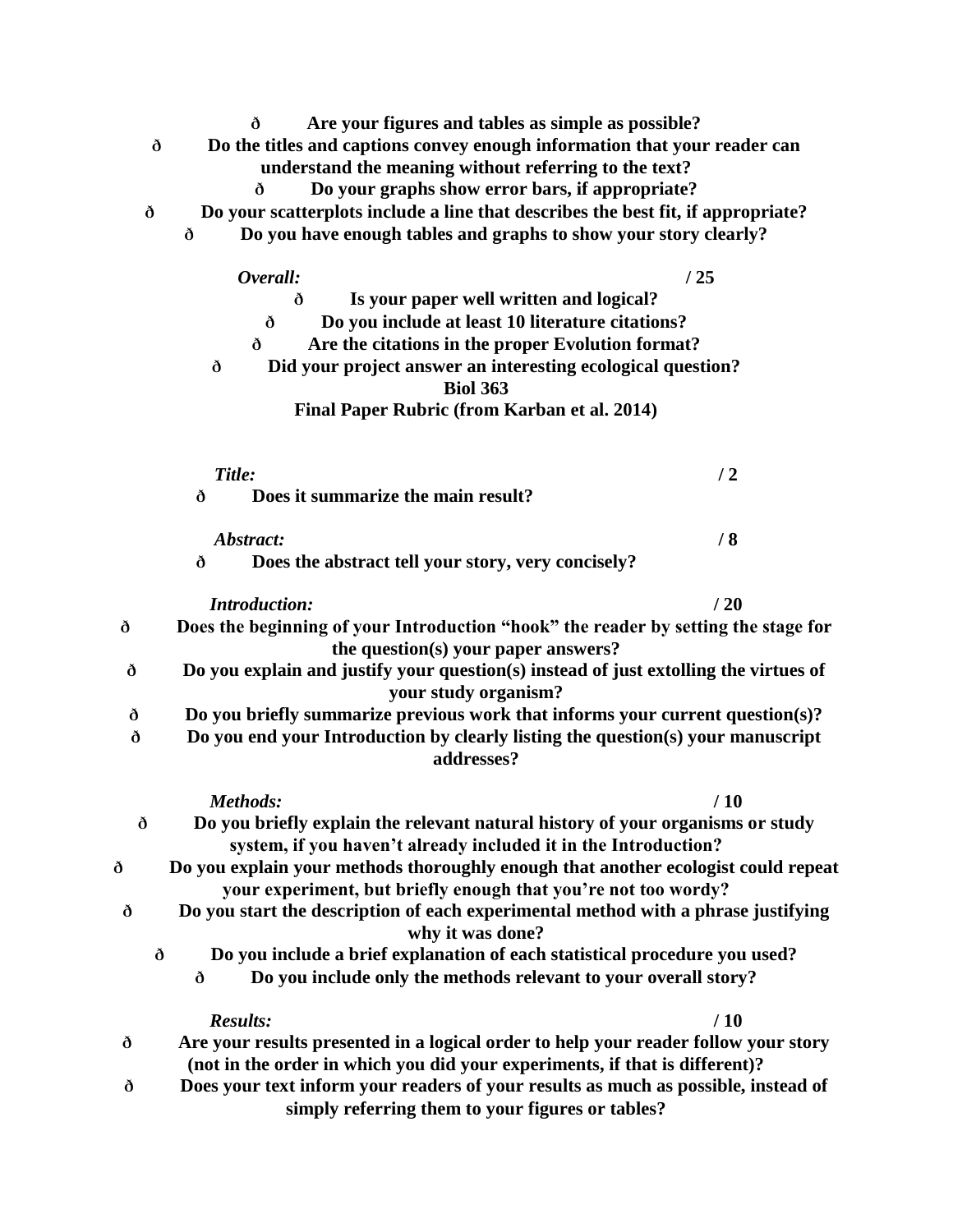- **ð Do you explain your results in biological rather than statistical terms?**
	- **ð Do you present each of your results in terms of your overall story?**

*Discussion:* **/ 20**

- **ð Do you restate your main results briefly and interpret them?**
- **ð Do you generalize to larger ecological concepts where appropriate?**
- **ð Does the information in your discussion relate to your initial question(s)? Does your story seem cohesive?**
	- **ð Do you hit the reader over the head one last time with your take home question?**

### *Figures and Tables:* **/ 5**

- **ð Are your figures and tables as simple as possible?**
- **ð Do the titles and captions convey enough information that your reader can** 
	- **understand the meaning without referring to the text?**
	- **ð Do your graphs show error bars, if appropriate?**
- **ð Do your scatterplots include a line that describes the best fit, if appropriate?**
	- **ð Do you have enough tables and graphs to show your story clearly?**

### *Overall:* **/ 25**

- **ð Is your paper well written and logical?**
- **ð Do you include at least 10 literature citations?**
- **ð Are the citations in the proper Evolution format?**
- **ð Did your project answer an interesting ecological question?**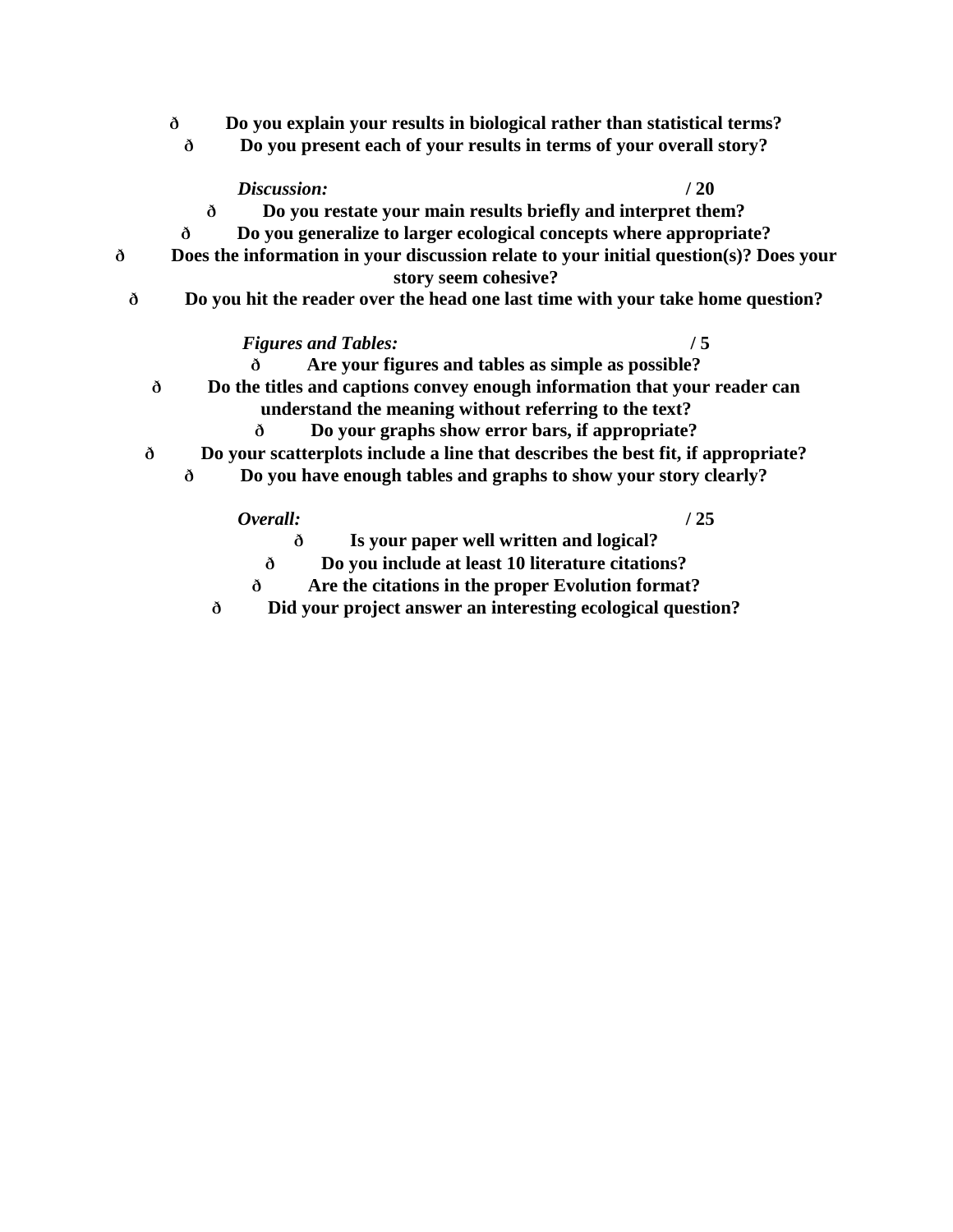### **BCS 403: The Propositional**

A major outcome of this course for you will be the composition and presentation of a **4-6 page** (single spaced Times New Roman 12 equivalent) propositional. A typical propositional includes a survey of the current state of the field (both what is known and what might be left to know), followed by a proposal of experiments that would move the field forward. A propositional is similar to a grant proposal, but does not include a budget element.

Your task will be to investigate an area of interest to you, prepare a written background, propose the next questions to be answered in this field, and then design a series of experiments to answer these questions (you will not actually do the experiments in this course, but they should be such that they could be performed by future researchers). The topic you select might be new to you, or might be one you have examined previously.

### **Propositional Outline:** Below is a **general** outline for the work

Part 1: Introduction and Background. What is known in the field? this section should be  $\sim$ 2-3 pgs. Part 2: Proposition Aims. What is left to know? What specific questions do you propose to answer? What hypotheses do you have? This section will be  $\sim$  1/2 - 1 pg

Part 3: Experimental Proposal. How will you answer these questions? In this section you will propose a series of experiments to answer the research questions you propose above. This section will be  $\sim$ 2-3 pgs.

### **Propositional Timeline:**

August 29. Select several potential topics and begin searching out papers in the primary literature covering your topics; recent review articles are particularly helpful at this stage. Come to class with several topics in mind. We will discuss what makes a good propositional. Start to come up with research questions.

September 2. Continue to read the literature concerning your topic(s) and narrow down your choices. Class will consist of small-group peer discussion of potential topics. Be prepared to discuss what topic(s) you have selected and why. Use this discussion to **come to a final decision as to your topic**.

September 5. You will submit your propositional topic to the faculty (*10 points*). Continue reading the literature.

September 9. Select a primary literature paper related to your topic that you will present to your peers (see September 26-October 17 below). Submit a copy of this paper to the faculty. Start reading copies of existing propositionals.

September 12. A discussion of existing propositionals.

September 26. Draft of background section (Part 1) and propositional aims (Part 2) due (*70 points*).

September 26-October 17. Fifteen minute oral presentations of your primary literature paper (*100 points*). For these presentations we will divide the class into two groups. Three students in each group will present on Monday's and two on Friday's.

October 24. Draft of Experimental section (Part 3) due (*70 points*).

October 24-28. Individual meetings with faculty.

November 7-December 2. Ten minute oral propositional presentation (*150 points*) to entire class. If your topic is one you have worked on prior to this course we will anticipate that you will do your presentation earlier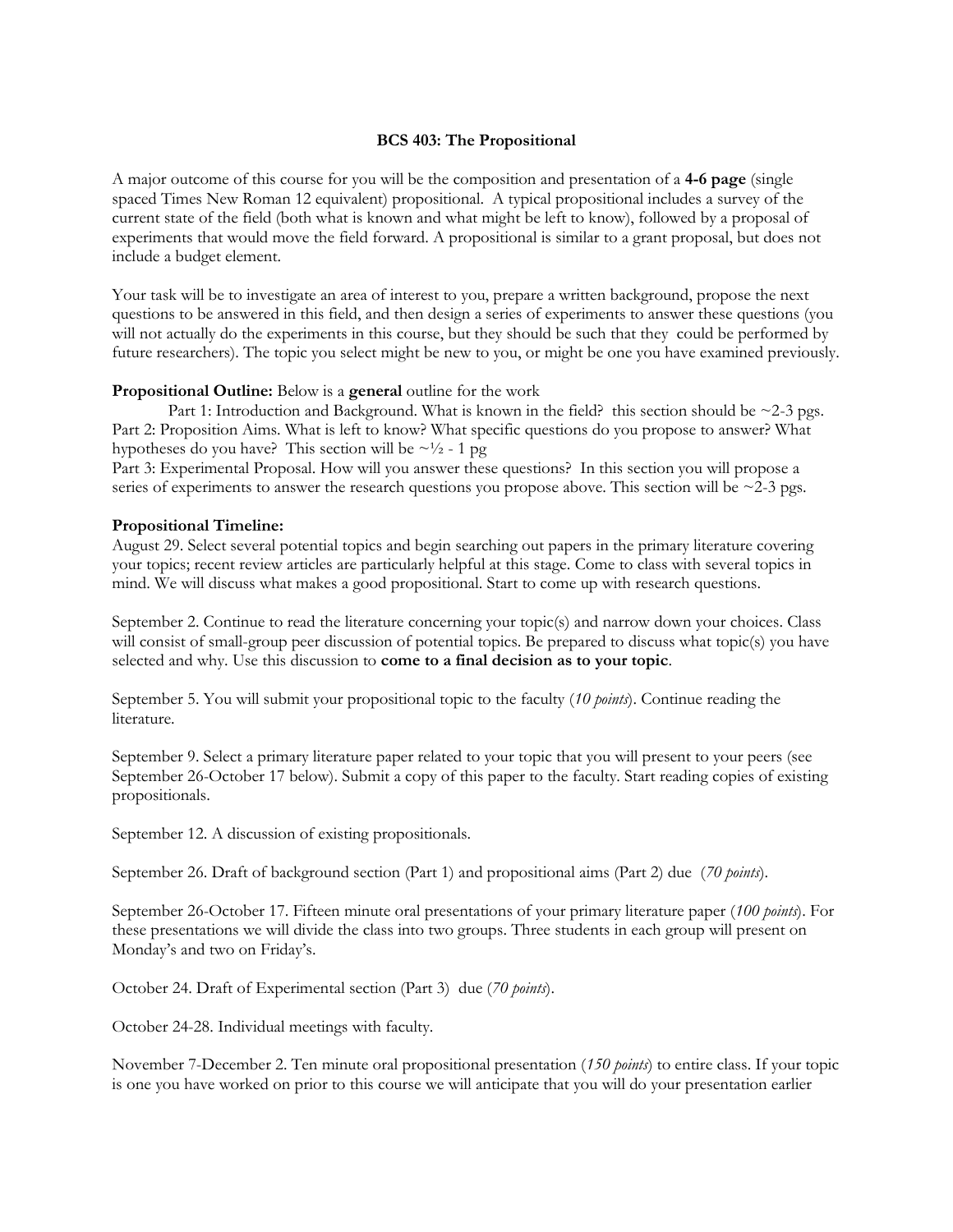rather than later. An oral presentation of your topic at the Rochester Academy of Sciences may be performed in lieu of a classroom presentation.

December 5. Final propositional paper due (*150 points*).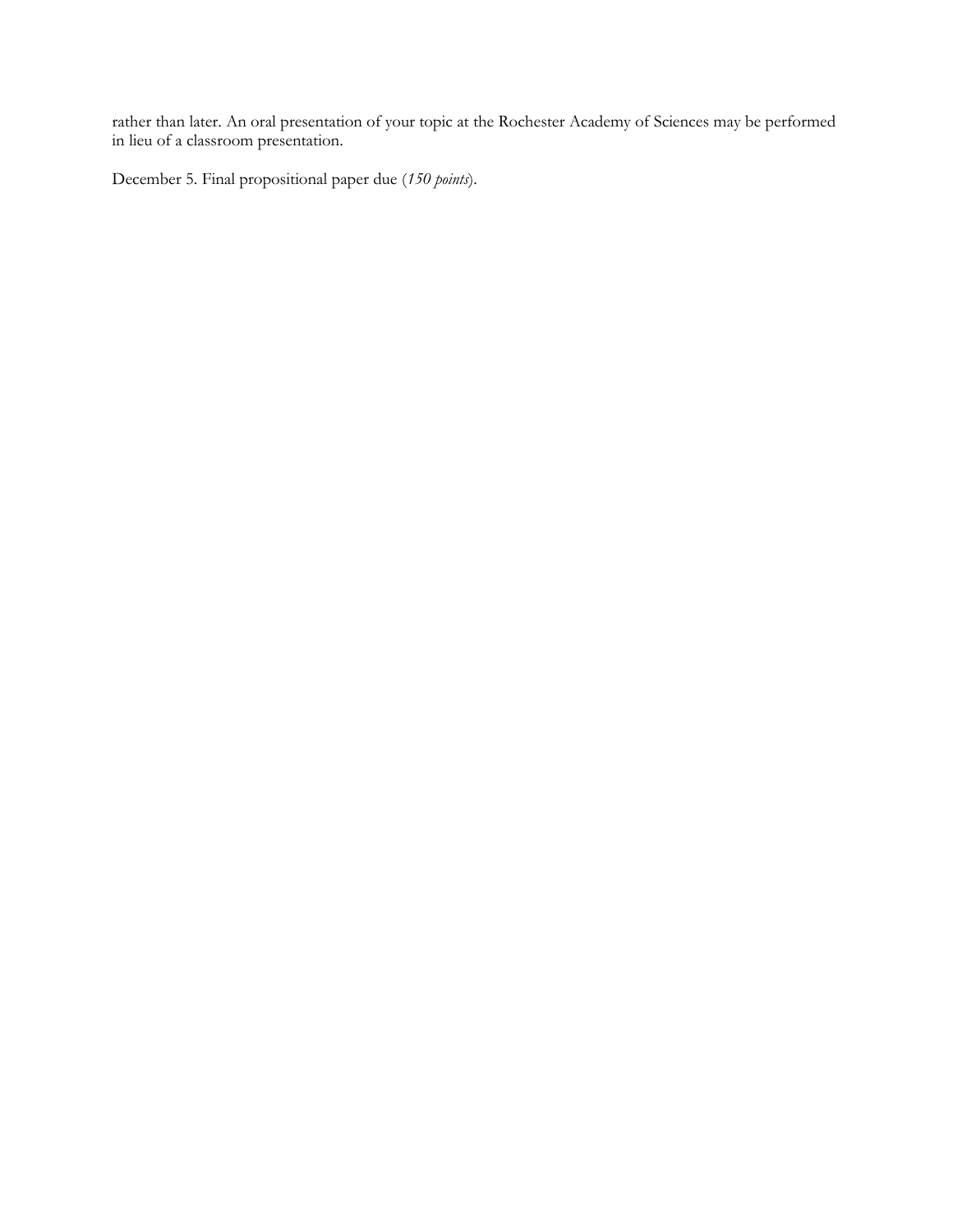### **BCS 403 Propositional Rubric 150 pts**

|                                             | <b>Exemplary</b>                                                                                                                                                                                                                                                                                                   | <b>Above Average</b>                                                                                                                                                                                                                               | Acceptable                                                                                                                                                                         | Unacceptable                                                                                                                                              | <b>Pts</b> |
|---------------------------------------------|--------------------------------------------------------------------------------------------------------------------------------------------------------------------------------------------------------------------------------------------------------------------------------------------------------------------|----------------------------------------------------------------------------------------------------------------------------------------------------------------------------------------------------------------------------------------------------|------------------------------------------------------------------------------------------------------------------------------------------------------------------------------------|-----------------------------------------------------------------------------------------------------------------------------------------------------------|------------|
| Introductio<br>n<br>/Backgroun<br>d(40)     | Engaging and<br>informative. Indicates<br>what is known and not<br>known in the field with<br>support from the<br>literature. Leads to<br>propositional aims.<br>Logically constructed.                                                                                                                            | Includes relevant<br>information, with some<br>support from the literature.<br>Logically constructed.                                                                                                                                              | Includes relevant<br>information, with little<br>support from the<br>literature. Includes extra<br>material that while<br>related to the<br>propositional may not<br>be necessary. | Includes information<br>with an unclear<br>relationship to the<br>propositional topic.<br>Minimal support<br>from the literature.                         |            |
| <b>Proposition</b><br>al $Aim(s)$<br>(20)   | Well developed,<br>interesting, novel, and<br>extrapolates from current<br>knowledge. Original<br>thought is clear. Focused<br>on a specific question(s).                                                                                                                                                          | Interesting and<br>extrapolates from current<br>knowledge. Original<br>thought is present. Focused<br>on a specific question(s).                                                                                                                   | Extrapolates from<br>current knowledge.<br>Original thought is<br>unclear and aims are<br>unfocused.                                                                               | Original thought is<br>unclear and aims are<br>unfocused. Missing<br>or hard to find.                                                                     |            |
| <b>Experiment</b><br>al $(35)$              | Proposes well designed<br>and feasible experiments;<br>where appropriate<br>includes details of control<br>experiments. Relates<br>experiments to<br>propositional aims.<br>Hypothesizes range of<br>results, interprets<br>predicted results, and<br>knowledge gained.<br>Occurs for each<br>experiment proposed. | Proposes feasible<br>experiments; where<br>appropriate includes details<br>of control experiments.<br>Relates experiments to<br>propositional aims.<br>Hypothesizes range of<br>results, interprets predicted<br>results, and knowledge<br>gained. | Proposes reasonable<br>experiments; control<br>experiments are unclear.<br>Relates experiments to<br>propositional aims.<br>Hypothesizes some<br>results.                          | Questionable<br>relationship between<br>experiments and<br>propositional aims.                                                                            |            |
| Significanc<br>e and<br>Conclusion<br>s(15) | Clearly ties together all<br>experiments proposed and<br>their significance to the<br>field. Relates results back<br>to original propositional<br>aims.                                                                                                                                                            | Ties together experiments<br>proposed and their<br>significance to the field.<br>Relates results back to<br>original propositional<br>aims.                                                                                                        | Included but does not<br>clearly relate<br>significance to field.                                                                                                                  | Conclusions missing<br>and/or does not relate<br>the significance of<br>results to the field.                                                             |            |
| <b>Citation</b><br>(15)                     | Consistent and correct.                                                                                                                                                                                                                                                                                            | A few errors.                                                                                                                                                                                                                                      | Multiple errors.                                                                                                                                                                   | Inconsistent and not<br>correct.                                                                                                                          |            |
| <b>Overall</b><br>Compositio<br>n(25)       | Well organized and reads<br>logically. Sentences and<br>paragraphs are well<br>phrased and flow<br>smoothly. The language is<br>professional and<br>appropriate. Almost no<br>errors in punctuation,                                                                                                               | Well organized and reads<br>logically. Sentences and<br>paragraphs flow smoothly.<br>The language is<br>professional and<br>appropriate. A few errors<br>in punctuation,<br>capitalization, and spelling.                                          | Problems with<br>organization. Some<br>problems on the<br>sentence and paragraphs<br>level. Some errors in<br>punctuation,<br>capitalization, and<br>spelling                      | Not organized.<br>Multiple problems on<br>the sentence and<br>paragraphs level.<br>Multiple errors in<br>punctuation,<br>capitalization, and<br>spelling. |            |